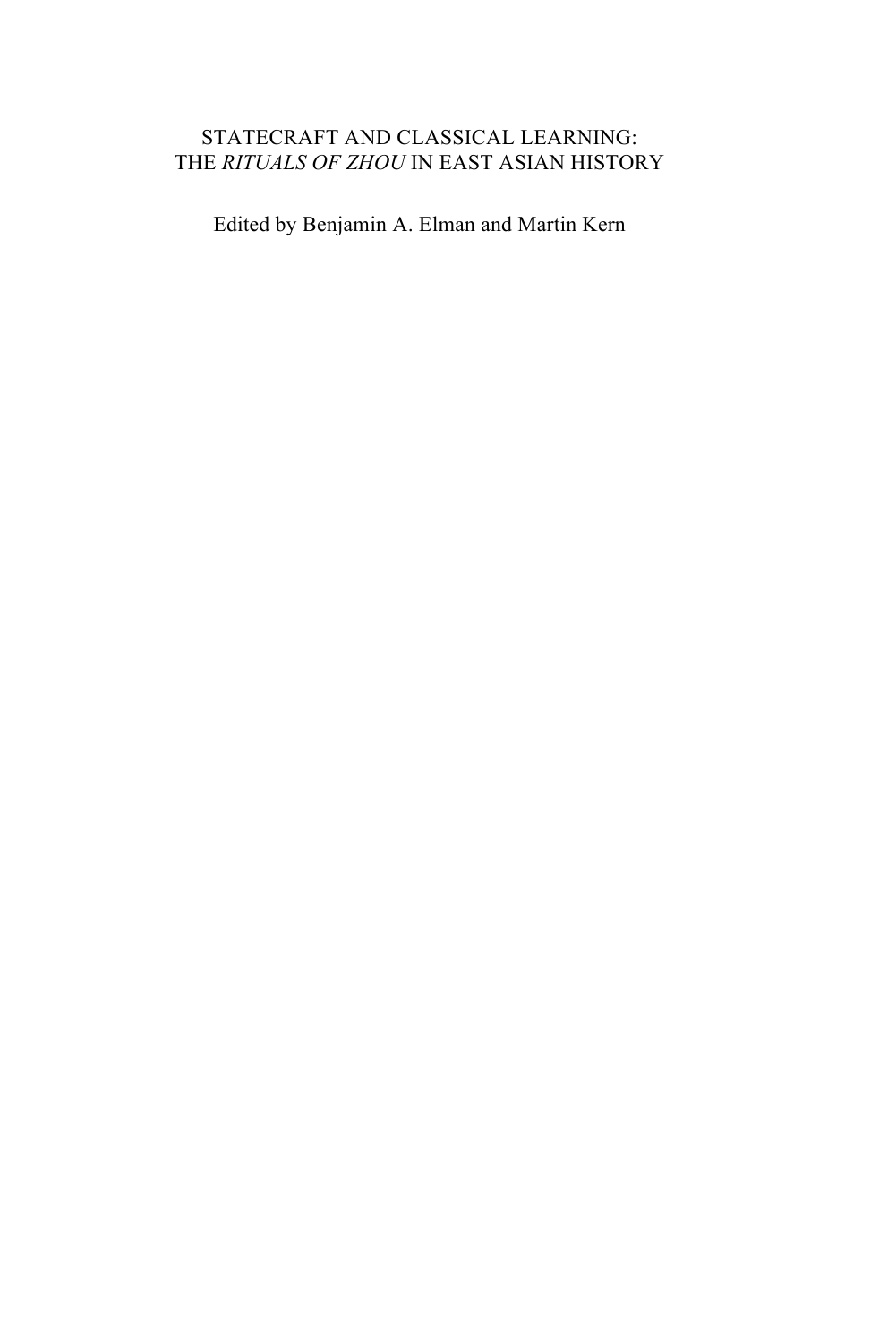# CENTERING THE REALM: WANG MANG, THE *ZHOULI*, AND EARLY CHINESE STATECRAFT

# Michael Puett, Harvard University

In this chapter I address a basic problem: why would a text like the *Rituals of Zhou* (*Zhouli* !"), which purports to describe the administrative structure of the Western Zhou  $\boxplus$  dynasty (ca. 1050–771 BCE), come to be employed by Wang Mang  $\pm \frac{2}{3}$  (45 BCE–23 CE) and, later, Wang Anshi  $\pm \overline{\mathcal{L}} \overline{\mathcal{L}}$  (1021–1086) in projects of strong state centralization? Answering this question for the case of Wang Mang, however, is no easy task. In contrast to what we have later for Wang Anshi, there are almost no sources to help us understand precisely how Wang Mang used, appropriated, and presented the *Zhouli*. We are told in the *History of the [Western] Han (Hanshu* 漢書) that Wang Mang employed the *Zhouli,* but we possess no commentaries on the text by either Wang Mang or one of his associates. In fact, we have no full commentary until Zheng Xuan  $\frac{m}{2}$  (127–200 CE), who was far removed from the events of Wang Mang's time and was concerned with different issues.

Even the statements in the *Hanshu* about the uses of the *Zhouli* referred to as the *Offices of Zhou* (*Zhouguan* !+) by Wang Mang are brief. We are told that Wang Mang changed the ritual system of the time to follow that of the *Zhouguan*, 1 that he used the *Zhouguan* for the taxation system,<sup>2</sup> and that he used the *Zhouguan*, along with the "The Regulations of the King" ("Wangzhi"  $\pm \frac{1}{2}$ ) chapter of the *Records of Ritual (Liji*  $\ddot{\equiv}$   $\ddot{\equiv}$ ), to organize state offices.<sup>3</sup>

I propose to tackle this problem in a way that is admittedly highly speculative. I will discuss the argument of the *Zhouli* in relation to other claims being made about state organization in early China. This will still not, of course, explain how figures in the court of Wang

<sup>&</sup>lt;sup>1</sup> *Hanshu* ("Jiaosi zhi") 25.1265. All references to the dynastic histories in this chapter are to the Zhonghua shuju editions.

 $\frac{2}{3}$ *Hanshu* ("Shihuo zhi") 25.1180.  $\frac{3}{3}$ *Hanshu* ("Wang Mang zhuan") 99.4136.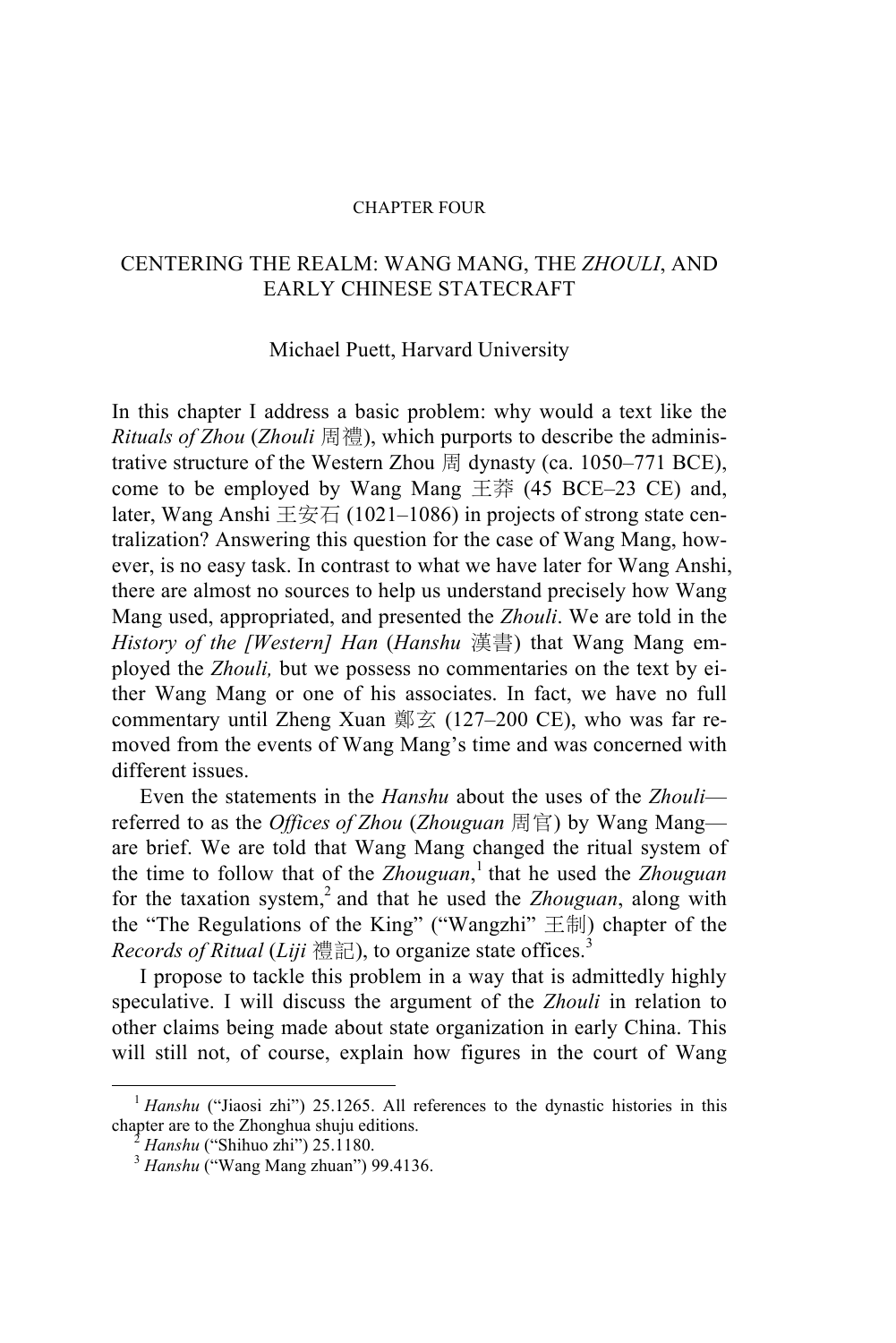Mang were reading and appropriating the *Zhouli*, but it will at least help us speculate on the cultural resonance that the *Zhouli* might have had in the Han, why groups might have attempted to appropriate the *Zhouli*, and what implications such appropriations might have had at the time.

### *The Organization of the Zhouli*

The *Zhouli* opens with the following claim:

It is the king who establishes the state, distinguishes the quarters and rectifies the positions, structures the state and aligns the fields, sets up the offices and designates the functions. He thereby serves as the pivot for the populace.

惟王建國,辨方正位,體國經野,設官分職,以為民極。4

This statement is then repeated at the start of each new section of the text, and each section of the text describes how the king set up the administrative structure for one of the six divisions of the state.

The first of these divisions concerns the officials in charge of administering the realm:

He thereupon institutes the official for Heaven, the minister of the state, to employ and take charge of his subordinates and to supervise the regulation of the territories, so as to assist the king in ruling the territories and states.

 $D$ 立天官冢宰,使帥其屬而掌邦治,以佐王均邦國。

The text then lists the officials under the minister, along with a short description of their functions. These are the "heavenly officials"  $(tian. \pm \mathbb{E})$ .

The next section concerns the "earthly officials," charged with educating and training the populace. The structure is the same as for the heavenly officials:

It is the king who establishes the state, distinguishes the quarters and rectifies the positions, structures the state and aligns the fields, sets up the offices and designates the functions. He thereby serves as the pivot

<sup>&</sup>lt;sup>4</sup> Zhouli ("Tianguan") (Chinese University of Hong Kong, Institute of Chinese Studies Ancient Chinese Text Concordance Series [hereafter ICS]) 1.0/1/3. Here and throughout, my translations have greatly benefited from the excellent translation by E.

 $<sup>5</sup> Zhouli$  ("Tianguan") ICS 1.0/1/3-4.</sup>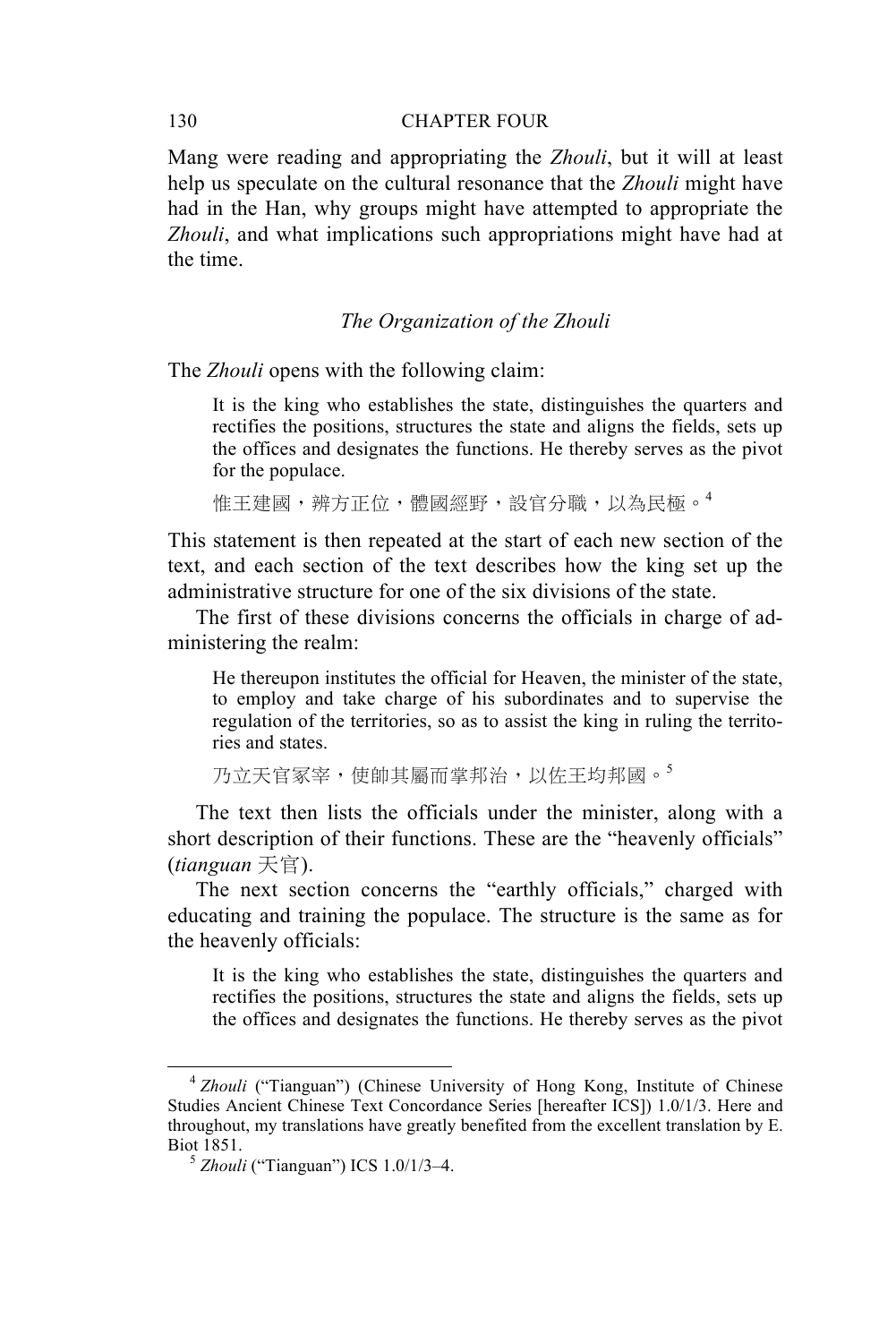for the populace. He thereupon institutes the official for Earth, the minister of the multitude, to employ and take charge of his subordinates and to supervise the teaching of the territories, so as to assist the king in pacifying and training the territories and states.

惟王建國,辨方正位,體國經野,設官分職,以為民極。乃立地 官司徒,使帥其屬而掌邦教,以佐王安擾邦國。6

And then the officials in charge of rituals are mentioned:

It is the king who establishes the state, distinguishes the quarters and rectifies the positions, structures the state and aligns the fields, sets up the offices and designates the functions. He thereby serves as the pivot for the populace. He thereupon institutes the official for Spring, the minister of cult, to employ and take charge of his subordinates and to supervise the rituals of the territories, so as to assist the king in bringing harmony to the territories and states.

惟王建國,辨方正位,體國經野,設官分職,以為民極。乃立春 官宗伯,使帥其屬而掌邦禮,以佐王和邦國。

The text continues with the officials for Summer (in charge of war) and the officials for Autumn (charged with the administration of justice and punishments). (The section on the officials for Winter is missing and was later replaced by the "Artificer's Record" ["Kaogong ji" 考工記1)

And that is the argument of the *Zhouli*.

What is immediately striking about the text is what is absent. Completely lacking here is any concern with what might be called legitimation—with, for example, training the emotions and dispositions of the populace, with rooting state practice or ideology in cosmological patterns, or with seeking support for the state from divine powers. Absent, in other words, are the very things that so many other texts from early China (and elsewhere) dealing with political organization emphasize.

The move of the text is instead simply to focus on the ruler, who serves as the pivot for the populace by establishing the center and organizing all activities under a clear hierarchy of officials. The goal is to take any practice of potential interest to the state, define an official to oversee it, and define the hierarchy within which that official will operate.

<sup>6</sup> *Zhouli* ("Diguan") ICS 2.0/15/23–24. <sup>7</sup> *Zhouli* ("Chunguan") ICS 3.0/32/17–18.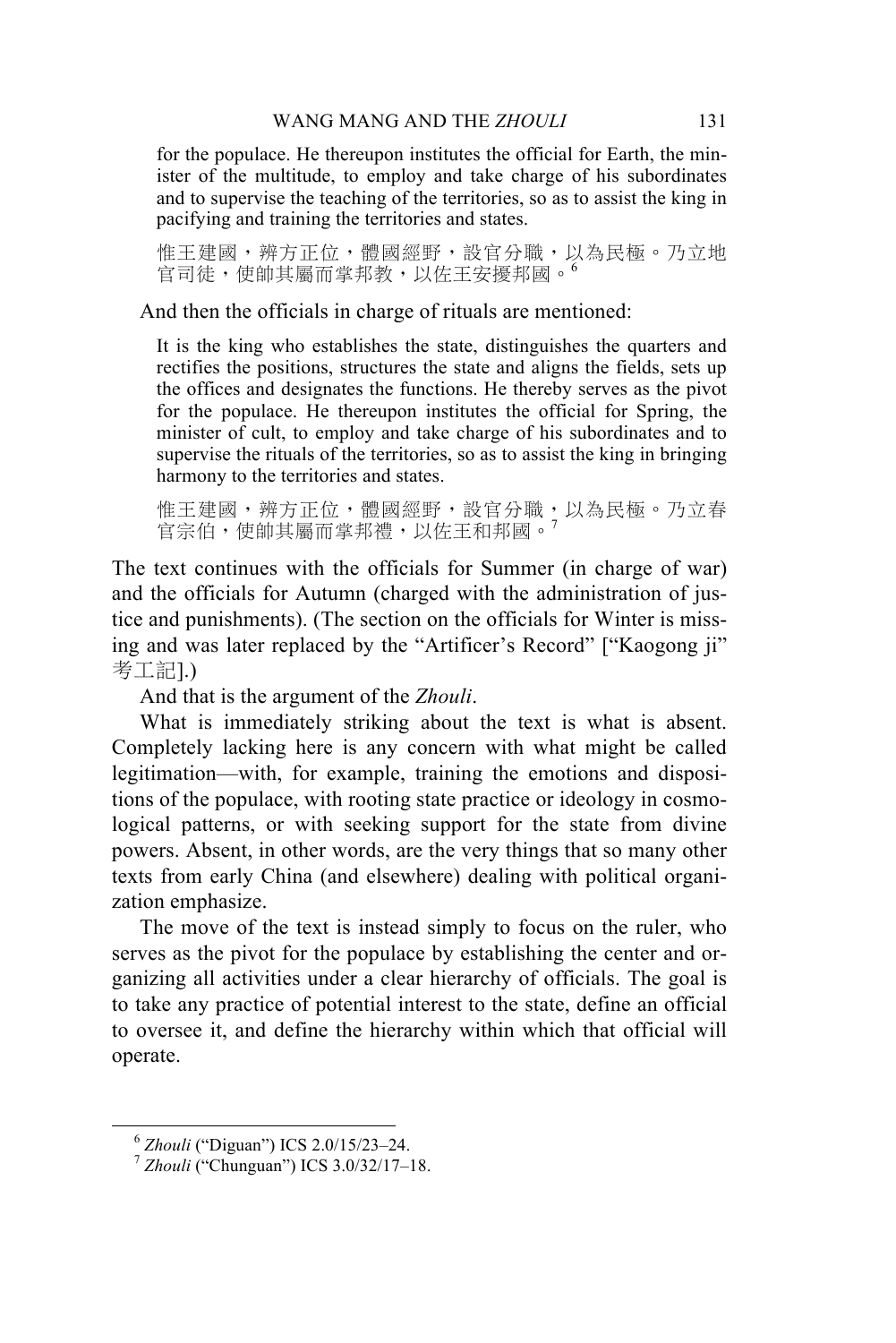Why would a text argue in this way, and what resonance might such claims have had in the Western Han? And why would they become so influential in later East Asian history?

# *The Liji*

To begin to answer these questions, let us turn to some contrasting visions. I will examine another set of texts that would also become important in very late Western Han politics, namely several of the chapters of the *Records of Ritual* (*Liji* 禮記).<sup>8</sup> Elsewhere I have argued that several chapters of the *Liji*—"The Movements of the Rites" ("Li yun" 禮運), "The Meaning of Sacrifice" ("Ji yi" 祭義), "The Method of Sacrifice" ("Ji fa"  $\frac{4}{3}$ ) $\frac{1}{2}$  try to build a vision of statecraft through a particular reading of ritual. More specifically, the chapters argue that sacrifice creates familial feelings toward those outside one's immediate family: deceased persons come to be thought of as ancestors, and the ruler comes to be thought of as the father and mother of the people and also as the Son of Heaven. In other words, participants in the ritual system come to see themselves as linked to the ruler and to parts of the natural world in chains of constructed genealogical continuity. It is an argument that assumes a relatively decentralized form of governance in which power is based on particular dispositions inculcated in the populace through participation in rituals $\frac{9}{2}$ 

One of the most powerful examples of this can be seen in the "Li yun" chapter. The chapter opens with a dialogue between Confucius and his disciple Yan Yan  $\equiv \mathbb{R}$ . Confucius is lamenting his inability to put into practice the way of the ancients or the great figures of the Three Dynasties of Antiquity:

The practice of the Great Way and the illustrious figures of the Three Dynasties—these I have not been able to reach. But my intent is to do so.

大道之行也,與三代之英,丘未之逮也,而有志焉。<sup>10</sup>

 <sup>8</sup> For a study of the uses of the ritual Classics, see Qian Xuan 1996.

 $9$  Puett 2005, 2008.

 $^{10}$  *Liji* ("Li yun") ICS 59/1.23–24. My translations from the *Liji* here and throughout have been aided greatly by those of Legge 1885.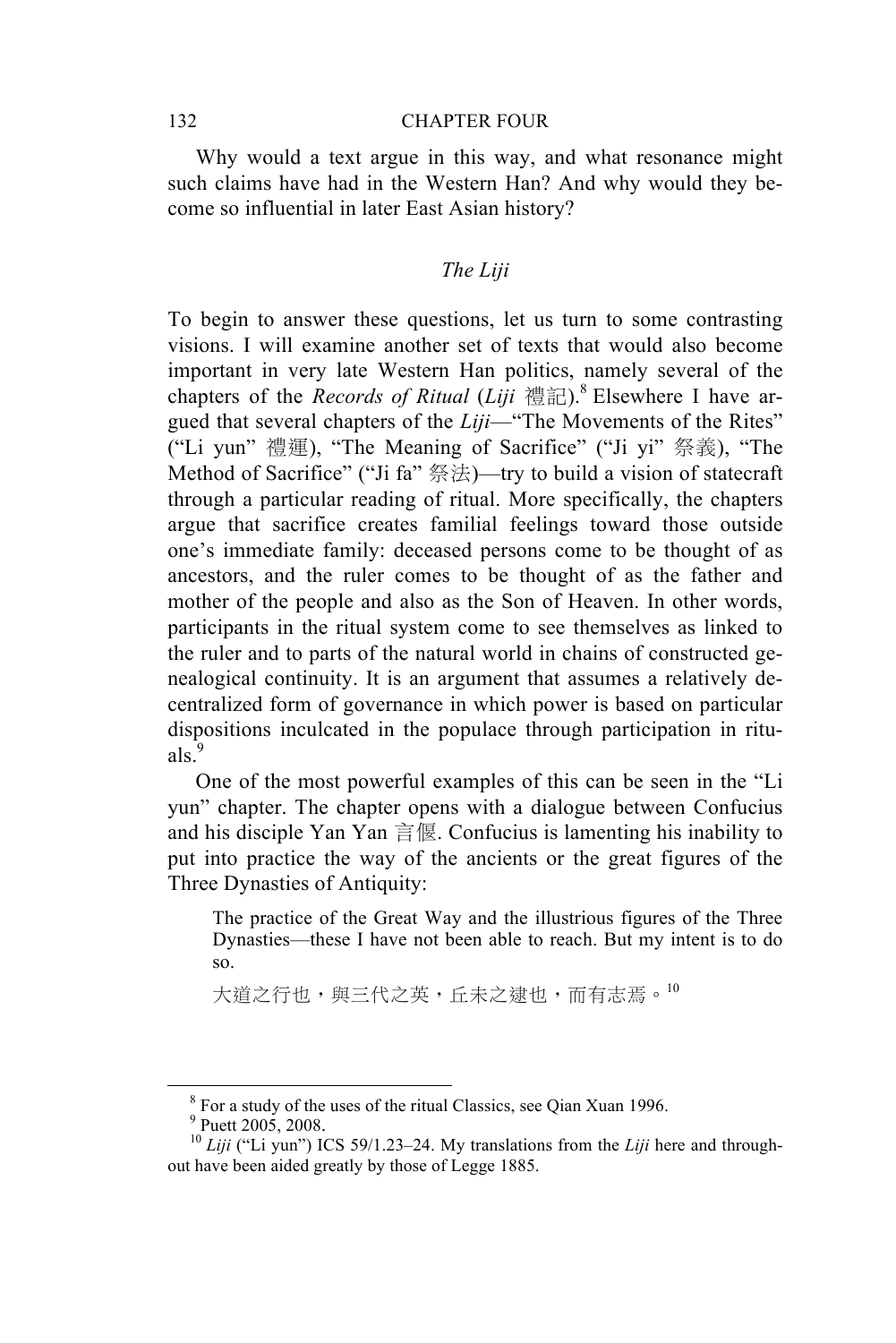In particular, Confucius is regretting the fact that people think only in terms of their immediate kin, resulting in endless competition between these kin groups.

According to Confucius, in early antiquity, everything was shared:

In the practice of the Great Way, all under Heaven was public. They selected the talented and capable. They spoke sincerely and cultivated peace. Therefore, people did not only treat their own kin as kin, and did not only treat their own sons as sons.

大道之行也,天下為公。選賢與能,講信脩睦,故人不獨親其親,<br>不獨子其子。11

This Great Way has since been, in part, lost:

Now, the Great Way has become obscure. All under Heaven is [divided] into] families. Each treats only its own kin as kin, only their own sons as sons.

今大道既隱,天下為家,各親其親,各子其子。12

Confucius's narrative places the point of discontinuity at the emergence of hereditary rule with the Xia dynasty. At this point, rulership comes to be defined as being within a family, and political power comes to be defined as competition between families—for dynastic rule at the highest level and for political influence and high ministerial positions at the next level of the hierarchy. To control the ensuing competition, ritual is used to try to control the populace:

Ritual and propriety are used as the binding. They are used to regulate the ruler and subject, used to build respect between the father and son, used to pacify elder and younger brother, used to harmonize husband and wife, used to set up regulations and standards, used to establish fields and villages, used to honor the courageous and knowledgeable, taking merit as personal. Therefore, schemes manipulating this arose, and because of this arms were taken up.

禮義以為紀;以正君臣,以篤父子,以睦兄弟,以和夫婦,以設 制度,以立田里,以賢勇知,以功為己。故謀用是作,而兵由此 起。13

According to Confucius, six figures have been able to use ritual properly to counteract the decline:

 $11$  Liji ("Li yun") ICS 59/1.24.

 $^{12}$  Liji ("Li yun") ICS 59.9/1.27–28.

<sup>&</sup>lt;sup>13</sup> Liji ("Li yun") ICS 59.9/1.28-30.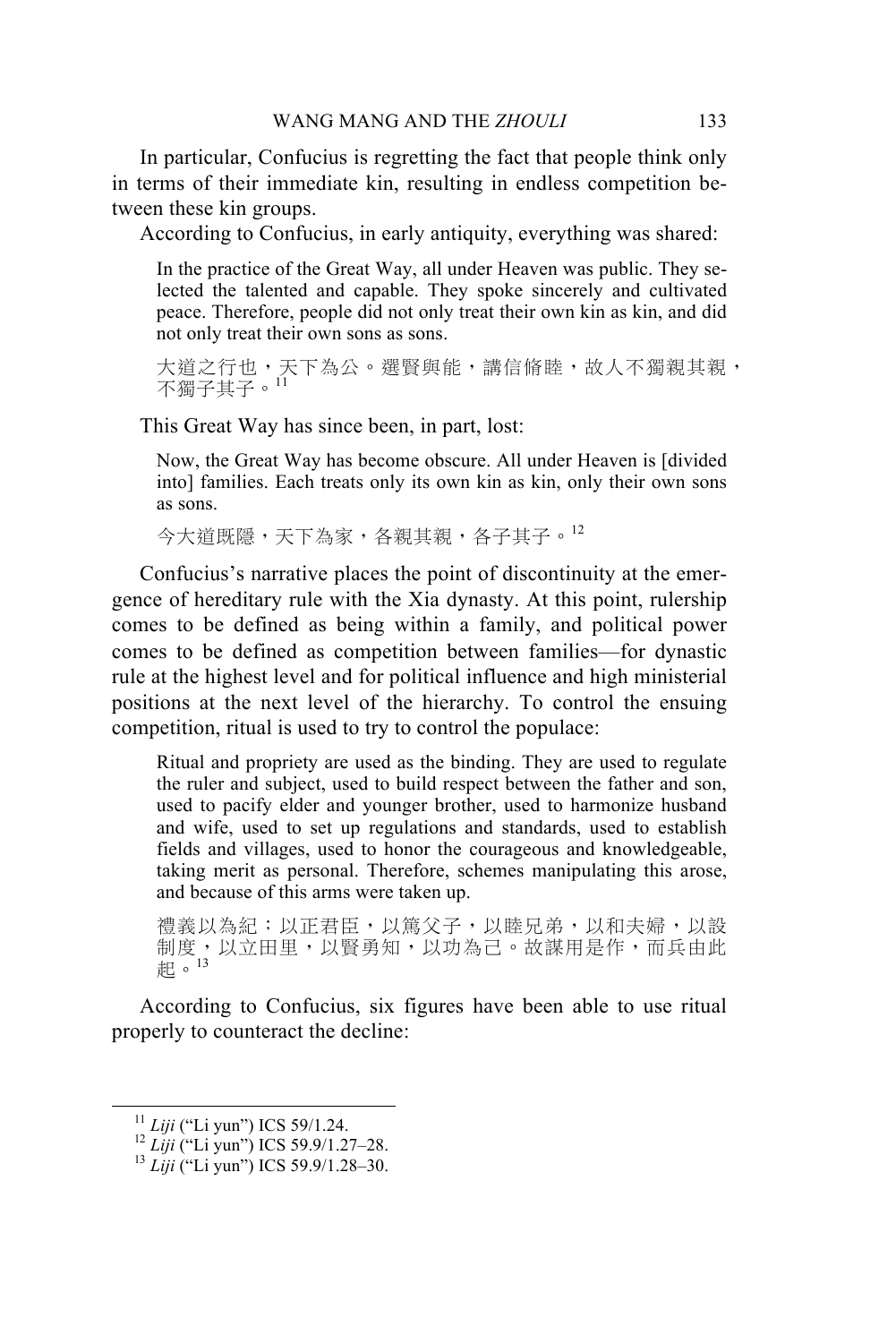Yu, Tang, Wen, Wu, Cheng, and the Duke of Zhou were selected because of this. These six rulers were always attentive to ritual, thereby making manifest their propriety, thereby examining their trustworthiness, making manifest when there were transgressions, making the punishments humane and the expositions vielding, showing constancy to the populace. If there were some who were not following this, they were removed from their position and the populace would consider them dangerous. This was the Lesser Peace.

禹、湯、文、武、成王、周公,由此其選也。此六君子者,未有 - ^ 『 説<br>不謹於禮者也。以著其義,以考其信,著有過,刑仁講讓,示民<br>有常。如有不由此者,在埶者去,眾以為殃,是謂小康。<sup>14</sup>

The key, therefore, is the correct use of ritual:

Yan Yan asked again, "Are the rites of such urgency?" Confucius said, "Rites are what the former kings used to uphold the way of Heaven and regulate the dispositions of humans."

言偃復問曰:「如此乎禮之急也?」孔子曰:「夫禮,先王以承<br>天之道,以治人之情。」<sup>15</sup>

When Yan Yan asks Confucius to explain, Confucius provides a narrative of the invention of ritual by the sages. I have summarized the full narrative elsewhere.<sup>16</sup> but the key I want to emphasize in the argument here is that the inventions of the sages allowed humans to move beyond the primitive world in which they originally lived, to survive the natural world, and to have a ruler to organize the world. But those same inventions also resulted in a destruction of the original unity of humanity. Thus, rituals were created to allow for a re-creation (but never a perfect one) of the ideal sets of relationships that existed in deep antiquity.

As the "Li yun" argues, the consequence of these rites of sacrifice—families developing proper filiality through sacrifices to ancestors, the ruler sacrificing to Heaven and thus defining himself as both the Son of Heaven and the father and mother of the people—is that the entire realm comes to function again as a single family:

Therefore, as for the sage undertaking to treat all under Heaven as one family and to treat the central states as one person, it is not something done overtly. He always knows their dispositions, stimulates their sense of propriety, clarifies what they feel to be advantageous, and appre-

<sup>&</sup>lt;sup>14</sup> Liji ("Li yun") ICS 59/9.1/28–32.<br><sup>15</sup> Liji ("Li yun") ICS 9.2/60.1

<sup>&</sup>lt;sup>16</sup> Puett 2005.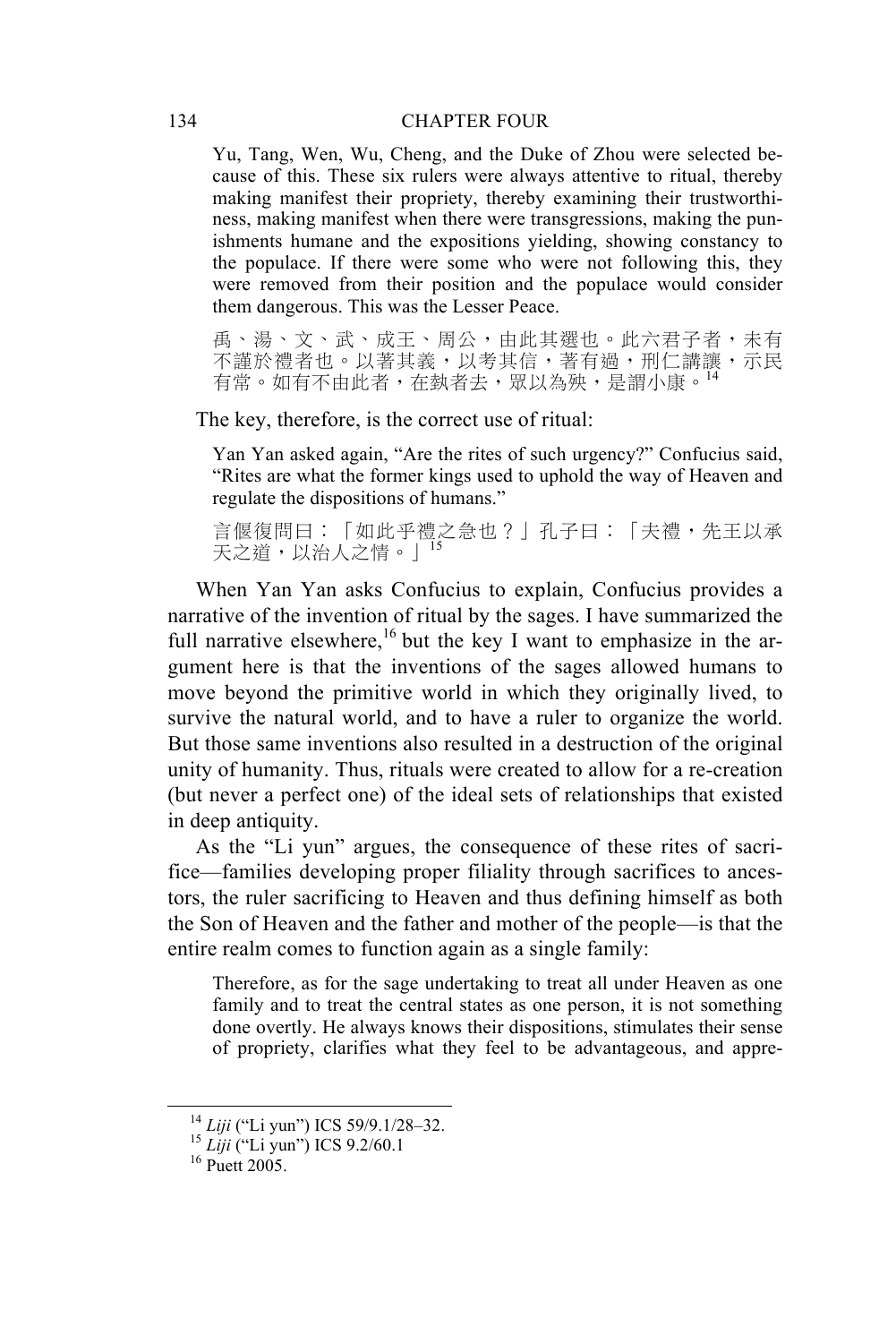hends what they feel to be calamitous. Only then is he capable of bringing about [the unity of the populace].

故聖人耐以天下為一家,以中國為一人者,非意之也,必知其情 ,辟於其義,明於其利,達於其患,然後能為之。<sup>17</sup>

In short, sacrifice allows the sage to consolidate his rule by molding the dispositions of the populace, leading the people to think of the realm as a single family. The sage is thus able to rule effectively, since he is seen, not as wielding arbitrary power, but rather as the father and mother of the people. In other words, ritual, when it is effective, is not seen as a tool to control the populace (in which case, as the beginning of the text makes clear, it just leads people to scheme against it) but rather comes to function covertly, through the dispositions of the populace. This, according to the text, was the key for the rule of figures like the Duke of Zhou.

### *The Argument of the Zhouli*

It is striking to note how radically distinctive the *Zhouli* approach is. Unlike the sacrifice chapters of the *Liji*, the concern of the *Zhouli* is neither to build up genealogical connections through ritual nor to develop a notion of statecraft based upon the dispositions of the people. The text rather operates from dramatically different premises.

The opening concern of the text is that the world is inherently disordered, and the goal of the ruler is thus to designate a series of functionaries who will bring about order in the economic, administrative, and ritual realms. In the realm of ritual, the concern is to construct, not genealogical connection, but rather administrative order: to place the activities of the ritual specialists within a defined organizational structure.

Both the *Zhouli*'s opening claim and how it is to be put into effect thus differ from the principles expressed in the sacrifice chapters of the *Liji*. In making this point, I am not necessarily claiming that, taken as a whole, the arguments of the *Zhouli* fully conflict with the arguments concerning rituals found in the *Liji* (although for many of the chapters of the *Liji* I think they do). Indeed, it is immediately clear how later commentators who wished to read these texts as related could do so: both the *Zhouli* and the chapters of the *Liji* mentioned

 <sup>17</sup> *Liji* ("Li yun") ICS 62/9/22.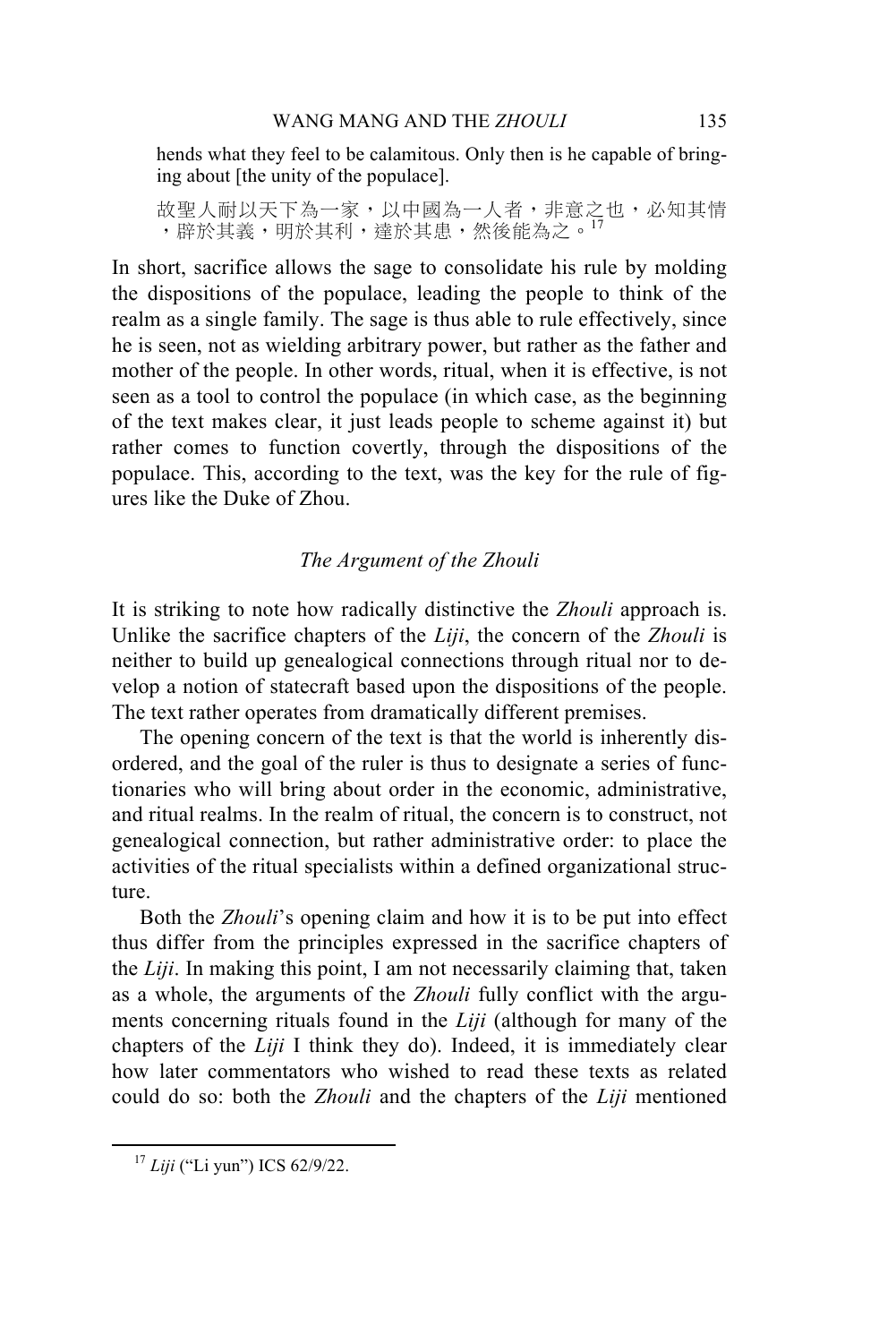above are based upon a claim of centering. In both cases, the ruler centers the realm and thereby creates order in an otherwise fractured and discontinuous world.

But, unlike most of the chapters of the *Liji*, the *Zhouli* is well suited to support a strong centralized state. As we saw, the sacrifice chapters of the *Liji* focus on ritual as a means of refining and encouraging certain attitudes among the populace. Although this does not preclude a centralized form of statecraft, it does imply that a successful form of governance would be based not upon strong centralized institutions but rather upon the populace coming to think of the ruler in familial terms. In contrast, the *Zhouli* proceeds from the claim that successful governance is based upon taking any given human activity and giving it a proper place within an institutionalized order. If the sacrifice chapters of the *Liji* construct chains of continuity from the refined familial tendencies of humans, starting with the family and ultimately encompassing the ruler and the larger cosmos, the argument of the *Zhouli* proceeds by beginning with the ruler and then working out from there, ultimately (ideally) encompassing everything. Familial dispositions and genealogical continuity are of no interest.

# *Debates over Political Order in the Late Warring States Period*

Having laid out briefly some of the main claims of the *Zhouli* and of the sacrifice chapters of the *Liji*—two sets of texts that became important at the end of the Western Han—it may now be helpful to situate these claims in a historical context. Many of the debates about statecraft that developed at the end of the Western Han can best be understood in relation to the forms of state centralization that developed in the late Warring States period (403–221 BCE), came to a head in the reign of the First Emperor of Qin  $\frac{221-210 \text{ BCE}}{20}$ , and were consolidated during that of Emperor Wu  $\vec{\mathbb{E}}$  of the Han  $\ddot{\mathbb{E}}$  (156–87 BCE).

The forms of centralized statecraft that began developing in the late Warring States period were clearly recognized at the time to be unprecedented. This sparked a huge debate as to whether or not such institutions were legitimate and, if not, precisely how they could be legitimated.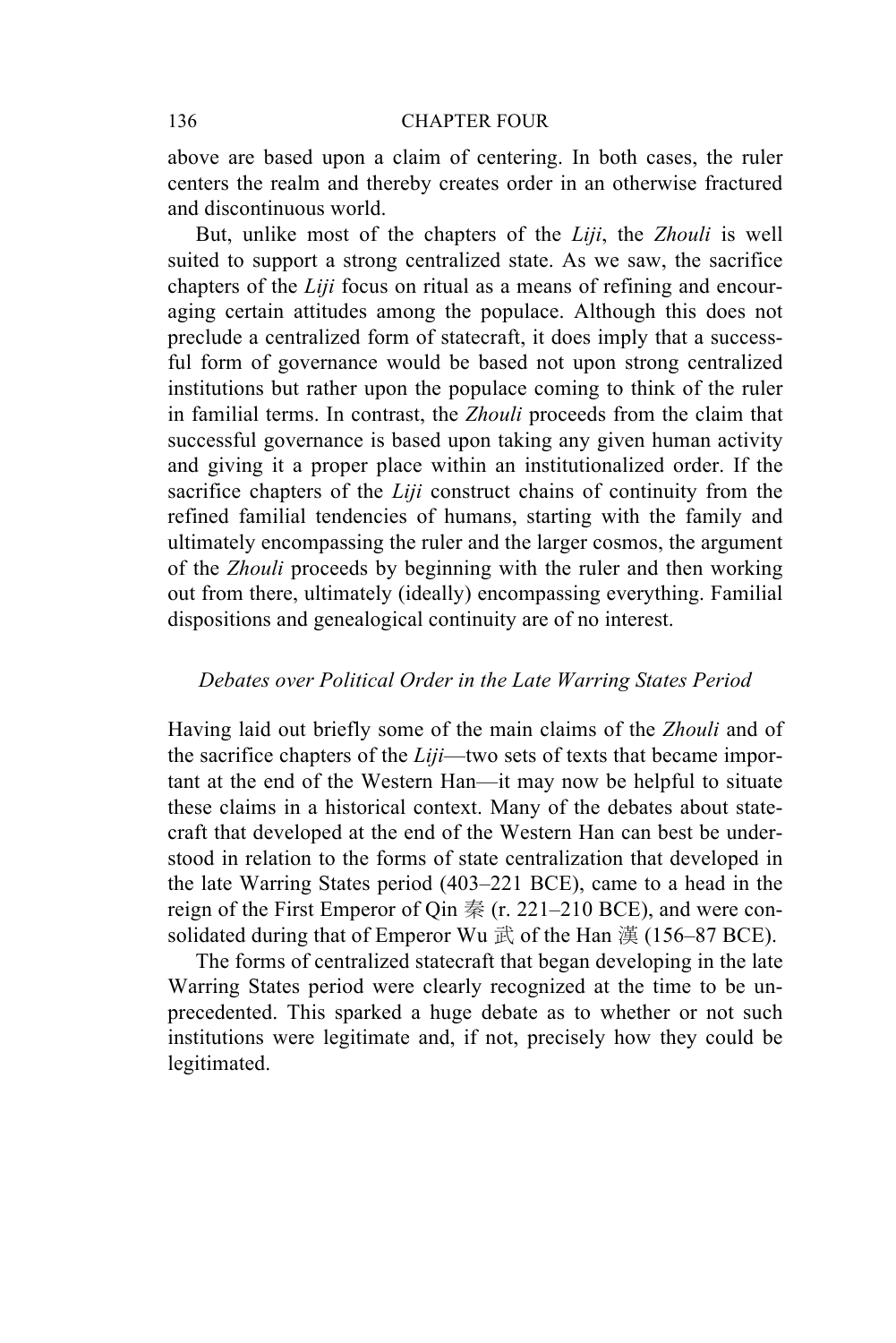It is quite possible that the *Zhouli* itself.<sup>18</sup> as well as several chapters of what would later be collected into the *Liji*, date to this same period.19 Although, as we have seen, both texts came into prominence at the end of the Western Han dynasty, the contents of both were probably composed much earlier. As for the *Zhouli*, Mark Edward Lewis has argued: "Despite its reputation as a ritual text, a Confucian classic, and collection of implausible offices, the *Zhouguan* is closely linked to the major legal and administrative reforms of the Warring States period."20

But if the *Zhouli* and many chapters of the *Liji* date to this period, there is little evidence to suggest that their arguments had a significant impact at the time. Despite their many differences, both of these texts were associated with a return to the Zhou—a position that was losing favor at the time and would only continue to do so over the ensuing two centuries. The texts that were becoming prominent were those that supported unprecedented forms of centralized statecraft. A few examples of such texts will be helpful.

# *Cosmological Order*

One such text was the *Annals of Lü Buwei (Lüshi chunqiu* 呂氏春秋), a text composed at the court of the Qin. Completed around 240 BCE, when the Qin were clearly in a position to conquer the remaining states, the text was an argument for one way of building an imperial order. The essential move was one of pure inclusivity: taking any in-

<sup>&</sup>lt;sup>18</sup> Kang Youwei 康有為 famously argued that the *Zhouli* was probably a forgery by Liu Xin  $\frac{20}{3}$   $\frac{20}{3}$  (46 BCE–23 CE), a figure closely associated with Wang Mang. Subsequent work has demonstrated that in fact at least much of the material of the *Zhouli*—and thus possibly the *Zhouli* itself—dates from the Warring States period. For an excellent overview of the proposed dates for the composition of the *Zhouli*, see Boltz 1993. For more specialized studies, see Karlgren 1931; Broman 1961; Qian

<sup>&</sup>lt;sup>19</sup> Even if the *Liji* itself was probably not compiled until the Western Han  $(202)$ BCE–9 CE), many of the chapters certainly are much earlier. For discussions of the dating of the text, see Riegel 1993. More recently, one of the chapters of the *Liji*, the "Black Robes" ("Ziyi" 緇衣) was discovered in the Guodian tomb, which was sealed around 300 BCE. This has sparked a general rethinking of the dates of many of the *Liji* chapters. For the Guodian find in general, see Hubeisheng Jingmenshi Bowuguan 1997, and for the implications of the find for our understanding of the *Liji* compilation, see Li Xueqin 1998. For a discussion of how the "Zivi" was transformed into a chapter of what would ultimately come to be seen as one of the Classics, see Shaughnessy 2006, 63–130.

 $20$  Lewis 1999b, 42.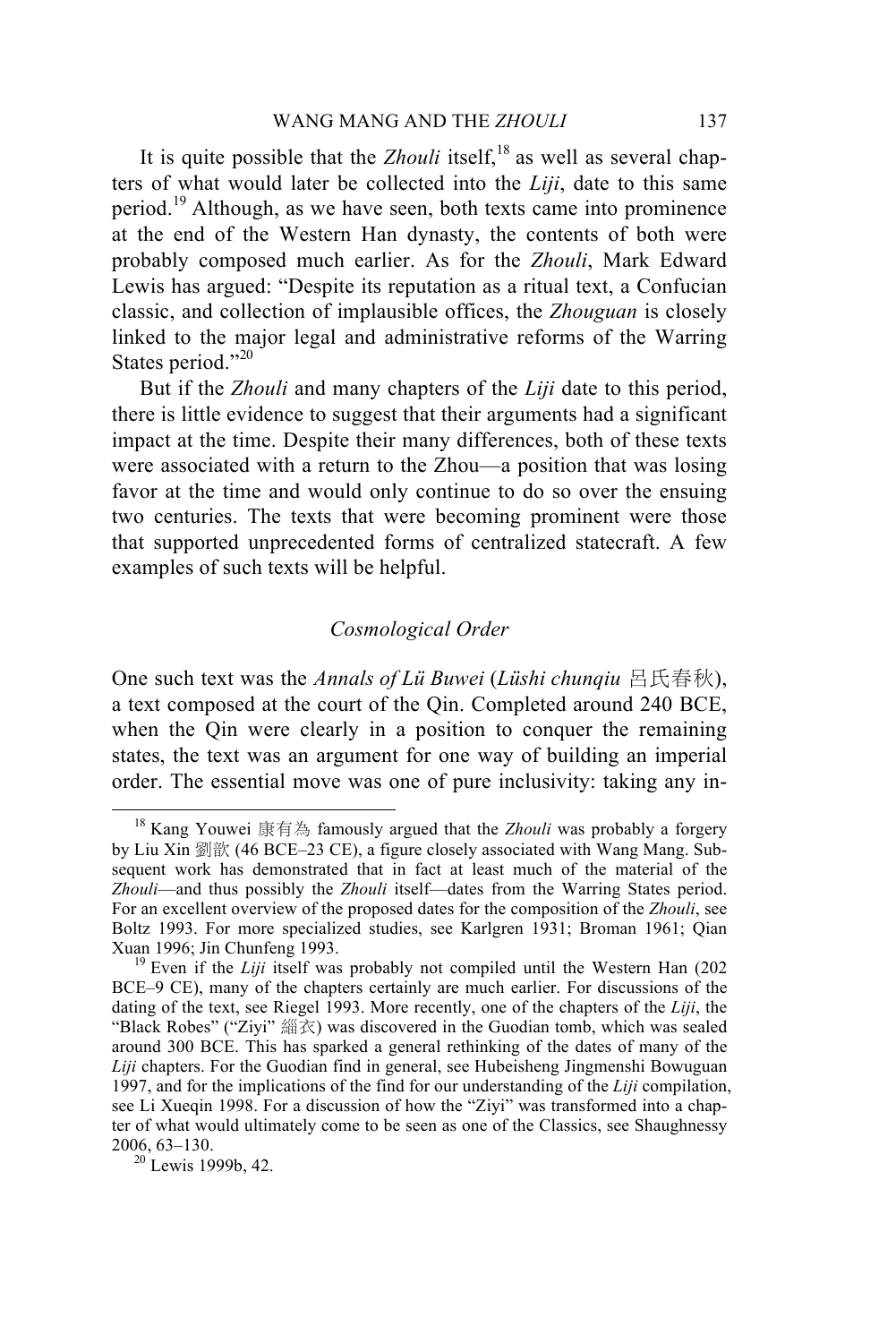tellectual position that existed and giving it a place within a larger, unified order. And the basis for this unified order was a claim concerning the larger order of the cosmos: the cosmos was a unified totality, and if the earthly realm were modeled on this cosmic order, then it would be a unified totality as well. $^{21}$ 

The first section of the work organizes the many intellectual visions for ordering the self and state that had developed during the Warring States period and places them on the grid of the seasons, with spring being used for self-cultivation, summer for education, and so on. The claim was that each method was correct but partial; the goal was thus to give each view a place and to call on each to be implemented at the moment when such activity would be proper within the larger cosmic cycle. The *Lüshi chunqiu* itself, therefore, claimed to provide the system for unifying all other positions, and the basis for doing so was a claim concerning the order of the cosmos. The postface  $(xu \, vi \, \nightharpoonup \vec{B})$  to the *Lüshi chunqiu* makes the reasoning clear. To quote from the excellent translation by Knoblock and Riegel:

On the day of the new moon, a good man asked about the twelve Almanacs. The Marquis of Wenxin replied: "I have succeeded in studying what the Yellow Sovereign used to instruct the Zhuanxu sovereign: 'There is a great circle above and a great square below. If you are able to make them your model, you will be as father and mother to the people.' You have probably heard about the ancient age of purity. This was due to following the model of Heaven and Earth."

朔之日,良人請問《十二紀》。文信侯曰:「嘗得學黃帝之所以 誨顓頊矣,爰有大圜在上,大矩在下,汝能法之,為民父母。蓋 聞古之清世,是法天地。<sup>22</sup>

The proper ordering of the state is one that is modeled on cosmic patterns.

Such an argument certainly invites comparison with the *Zhouli*. To begin with, as we have seen, the *Zhouli* may well be a late Warring States text as well, and there are at least hints that it could be associated with the state of Qin. As Mark Edward Lewis has argued: "The reference to the sacrifices to the five  $di \oplus \overrightarrow{m}$ , which recur under many offices, are particularly significant, because this was the most important cult in Qin. Thus accounts of cults reinforce the impression that the text was greatly influenced by  $\text{Oin.}^{23}$ 

<sup>&</sup>lt;sup>21</sup> On the *Lüshi chunqiu*, see S. Cook 2002; Sellmann 2002.<br><sup>22</sup> *Lüshi chunqiu* ICS 12.6/62/6–8. Translation by Knoblock and Riegel 2000, 272.<br><sup>23</sup> Lewis 1999b. 44.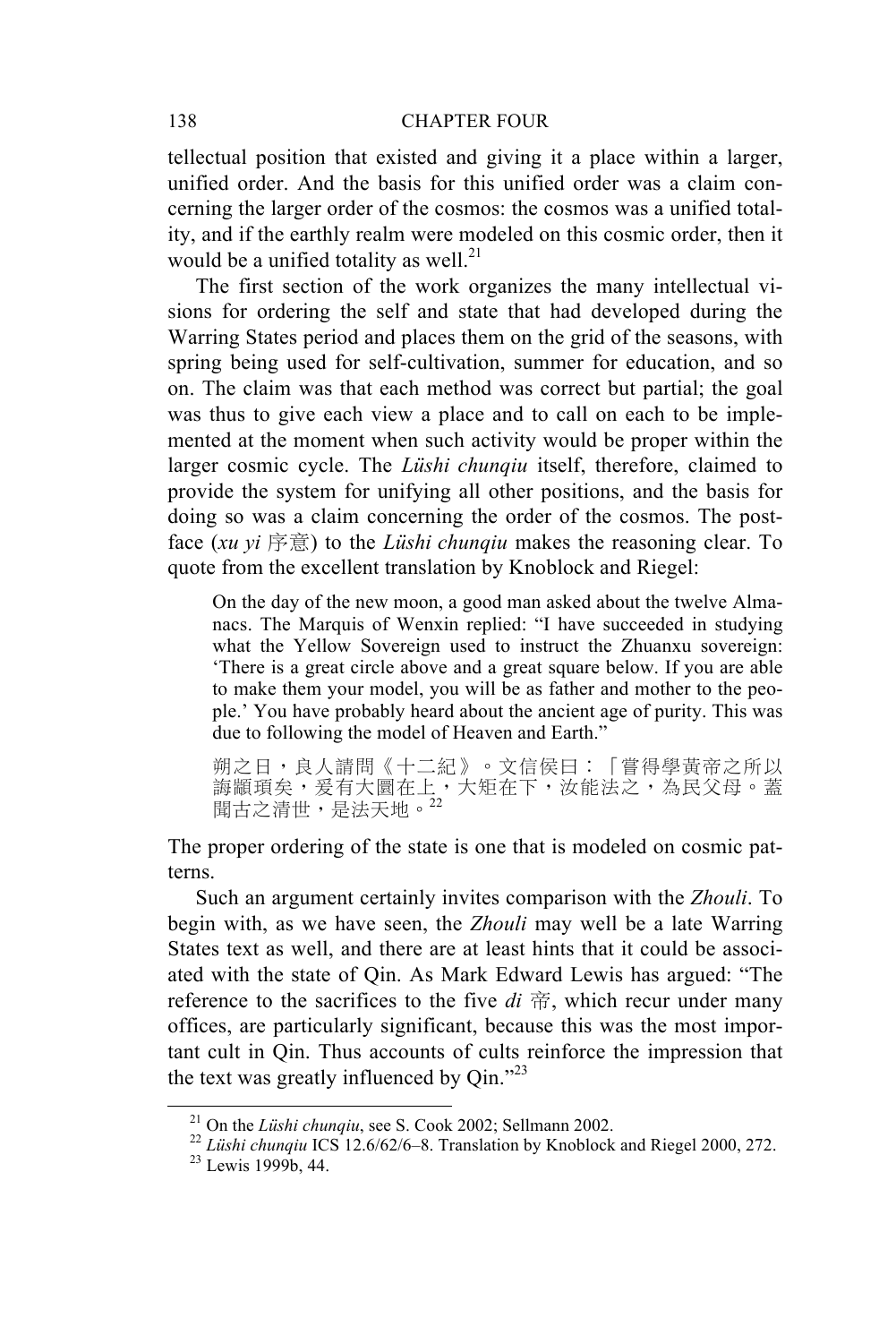Like the *Lüshi chunqiu*, the *Zhouli* is an attempt to take everything that exists and define a place for it within a comprehensive system. Indeed, in many ways the *Zhouli* shares much less with texts like the "Li yun" that call for rulers to build up support covertly through the training of the dispositions of the populace than with texts like the *Lüshi chunqiu* that attempt to provide a fully systematic explanation of the workings of the state. Moreover, the organization of the *Zhouli* is based upon a model that sounds much like the first section of the *Lüshi chunqiu:* the political administration is divided into six realms, called Heaven, Earth, Spring, Summer, Autumn, and Winter. Indeed, Lewis has argued that the *Zhouli* should in fact be read as a text that, like the *Lüshi chunqiu*, is based upon a cosmological claim: "the rise of correlative cosmology in the late Warring States led to new models of governance based on imitation of natural patterns…. The *Zhouguan* reworked the old practice of listing Zhou officials in the light of this new theory of government, and thereby provided a model of the state that incorporated current cosmological theory, state cults, and administrative practice." $^{24}$ 

Lewis sees two bases for such a cosmological reading of the *Zhouli*. The first is that "the *Zhouguan*'s government operates on the principle that every office has a double function: administrative and religious. The authors of the text may not have recognized this distinction, but we must move through our own categories to reach an understanding of the alien world that produced such a work."25 The second is that "the officers are organized to function as a symbolic reproduction of the structure and working of the cosmos. In this way the text offers one of the earliest and most elaborate versions of the idea, central to Chinese civilization, that the world is fundamentally congruent with a bureaucratic order."26 Elaborating on this point, Lewis argues: "The text is arranged according to principles of numerology and ritual calendrics that emerged to prominence in the late Warring States period. The composition of the *Zhouli* was thus a ritual act that conjured into existence a graphic image of the state as cosmic mandala. $127$ 

But there is a difference here between the arguments of the *Zhouli* and those of texts like the *Lüshi chunqiu*. Although it is certainly true that many of the administrative positions in the *Zhouli* involve activi-

<sup>&</sup>lt;sup>24</sup> Lewis 1999b, 47.<br><sup>25</sup> Lewis 1999b, 43–44.<br><sup>26</sup> Lewis 1999b, 44.<br><sup>27</sup> Lewis 1999b, 45.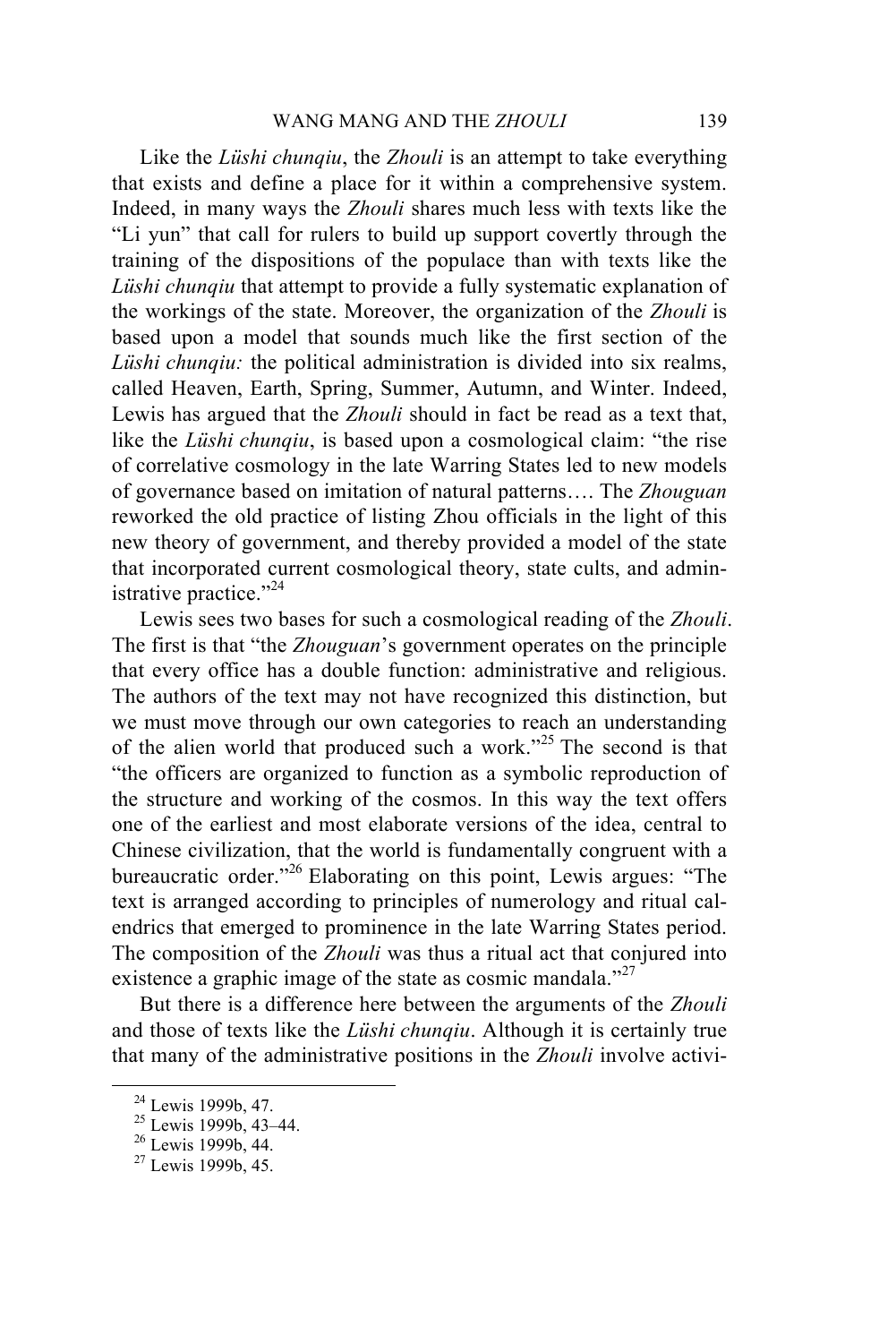ties that we would define as both political and ritual in nature, the text makes no claim about the nature of the spirits being sacrificed to. On the contrary, the sense seems to be simply that there are ritual specialists out there—and the *Zhouli* will explain how to order them. Whether or not their rituals are efficacious (either because of their effect on the spirits or because of their effect on the dispositions of the participants) is something on which the text expresses no interest.

Similarly, although the administrative framework of the *Zhouli* does indeed involve a nomenclature of Heaven, Earth, and the seasons, here again the text makes no claim that there exists a cosmic pattern upon which the political realm should be modeled. Indeed, the *Zhouli* seems to use these as nothing more than useful organizing principles: it does not claim that Heaven and Earth function as a totality or that the political world should be modeled on such a larger cosmic pattern.

In saying this, I am not arguing that Lewis's argument is incorrect: on the contrary, in Chinese history the *Zhouli* would often be read precisely along these cosmological lines. My point is that the text makes no such claims itself: unlike the *Lüshi chunqiu*, the *Zhouli* does not lay out its argument in cosmological terms. It makes no attempt to claim that the cosmos is an ordered whole and that a properly structured political order should be based upon these cosmic principles. Instead, the entire argument is based upon the ruler establishing an order and then organizing the world accordingly. Instead of seeking an order in cosmology, the *Zhouli* simply does so administratively, by giving everything that exists a place in the administrative hierarchy.

Indeed, I would argue that part of the power—the counterintuitive power—of the *Zhouli* is that it makes no claims about legitimating state power, about the dispositions of humans, about the normative relationships of humans to the divine and cosmic order. In other words, it takes no position in the debates raging at the time concerning the nature of the cosmos, the relationship of the cosmos to the state, the nature of divine powers and the proper way for a ruler to relate to them, and so on. But, importantly, it also does not rule out any position on these questions: one can give the text a cosmological reading, a reading in terms of divine powers, and so forth.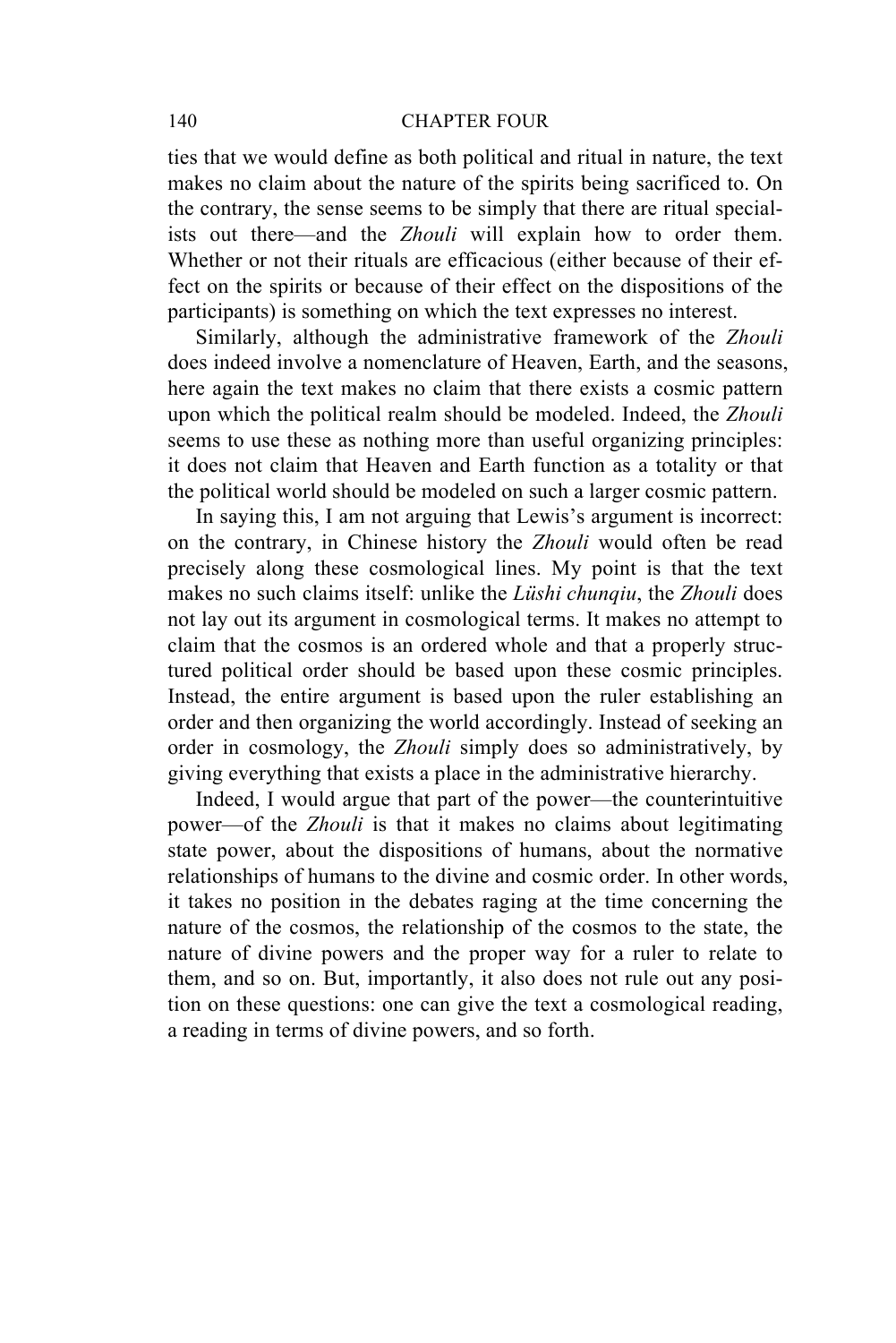#### WANG MANG AND THE *ZHOULI* 141

### *The Sagely Creation of Order*

Given the lack of interest in cosmology in the *Zhouli*, we might search for possible analogues for the *Zhouli* instead in texts that would later be classified as "Legalist" or "Huang-Lao"—texts like the *Book of*  Lord Shang (Shangjun shu 商君書) and *Han Feizi* 韓非子. As with the *Zhouli*, the goal of these texts is to call on the ruler to create an institutional order in which the duties and functions of each office are clearly delineated. And, also like the *Zhouli*, these texts make few appeals to legitimation—apart from an implicit claim that the system invoked will work—and certainly no claims to a cosmological foundation for governance.

This attempt to create order through the development of a proper institutional structure is seen powerfully in the portions of the *Han Feizi* that build upon the text of the *Laozi*  $\sharp \sharp \uparrow$ . Appropriating the language of the *Laozi*, the *Han Feizi* argues that the ruler should set up an organizational system and then practice noninterference, allowing the system to operate on its own. In other words, by setting up a proper institutional order, the sage is able to create a world in which humans spontaneously act as the sage wants them to act, while the sage practices nonaction and noninterference: "[The sage] sets up a correct order and resides within it, causing everything to become settled by itself" (正與處之, 使皆自定之。).<sup>28</sup> The ruler, therefore, is "empty, staying behind with stillness, never exerting himself" ( $\# \cup \#$ ) 後,未嘗用己。).<sup>29</sup> The *Zhouli* certainly has no such Laozian language, but there are some significant similarities here. The *Zhouli* too is concerned with the ruler's construction of a system in which the duties of each office are defined clearly, after which there would be no need for the ruler to interfere with the activities of the state.

Moreover, since there are no cosmological norms on which institutional order should rest, it is entirely up to the ruler to set up the order according to the requirements of the times. And, since times change, what is required for one time will differ from what is required for another. As the *Shangjun shu* argues: "if a sage can thereby strengthen the state, he does not model himself on antiquity, and if he can thereby benefit the people, he does not accord with rites" (是以聖人荀可以強

<sup>28</sup> *Han Feizi* ICS 8/10/30–31. <sup>29</sup> *Han Feizi* ICS 8/11/3.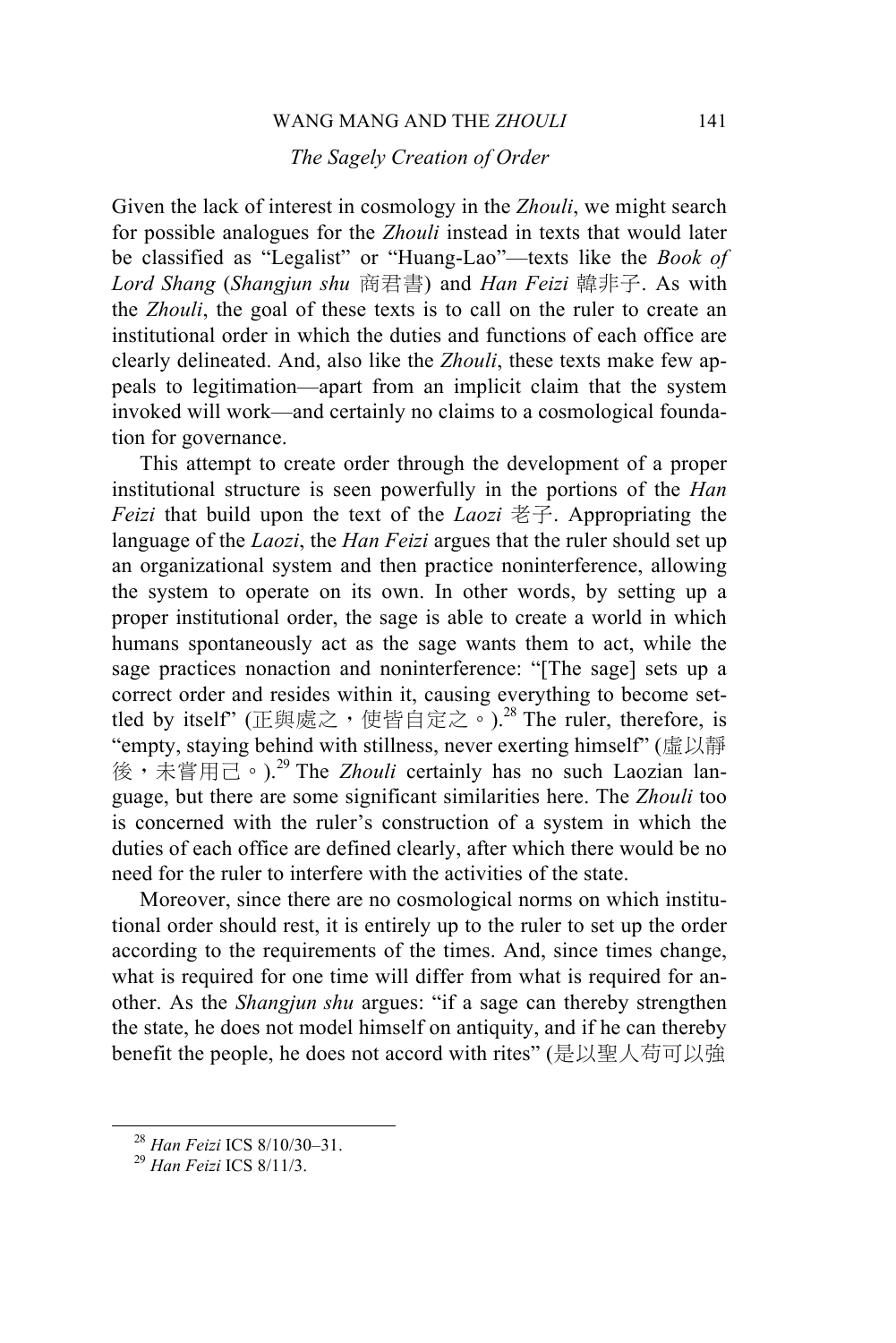國,不法其故;苟可以利民,不循於禮。).<sup>30</sup> The sage must be completely free from following past precedent: "Therefore, the knowledgeable create laws, and the stupid are regulated by them. The worthy alter the rites, and the unworthy are restrained by them" (故知 者作法,而愚者制焉。賢者更禮,而不肖者拘焉。)<sup>31</sup>

The only criterion for judging a sage, therefore, is the degree to which his creation of a new order accurately reflects what is necessary at the time:

In the time of Shennong, the males plowed and the people were fed; the women weaved and the people were clothed. Punishments and administration were not used, but everything was put in order. Armored soldiers were not raised, but he reigned as king. After Shennong died, people used strength to overcome the weak and used the many to oppress the few. Therefore, Huangdi created (*zuowei*) the propriety of ruler and minister and of superior and inferior, the rites of father and son and of elder and younger brother, and the union between husband and wife and between wife and mate. In the interior he employed knives and saws, and in the exterior he used armored soldiers. This is because the times had changed. Looking at it from this perspective, it is not that Shennong is above Huangdi; the reason that his name is honored is that he fit the times.

神農之世,公耕而食,婦織而衣,刑政不用而治,甲兵不起而王。 神農既沒,以強勝弱,以眾暴寡,故黃帝作為君臣上下之義,父 子兄弟之禮,夫婦妃匹之合;內行刀鋸,外用甲兵。故時變也。 由此觀之,神農非高於黃帝也,然其名尊者,以適於時也。

#### The *Han Feizi* makes much the same argument:

In the earliest times, when the people were few and the birds and beasts numerous, the people could not overcome the birds, beasts, insects, and snakes. Then there appeared a sage who created the building up of wood to make nests so as to hide the masses from harm. The people were pleased with him and made him king of all under Heaven, calling him the "One Having Nests." The people ate fruits, berries, mussels, and clams; they were so rank, rancid, bad, and foul-smelling that they hurt their stomachs, and many of the people became sick. Then there appeared a sage who created  $(zu_0)$  the boring of wood to get fire so as to transform the rank and rancid food. The people were pleased with him and made him king of all under Heaven, calling him the "Fire Man." In the time of middle antiquity, all under Heaven was greatly flooded, and Gun and Yu opened channels [for the water]. In the most recent pe-

 $30$  Shangjun shu ("Gengfa") ICS  $1/1/12-13$ .

 $31$  Shangjun shu ("Gengfa") ICS 1/1/22-23.

<sup>&</sup>lt;sup>32</sup> Shangjun shu ("Huace") ICS 18/23/1-4.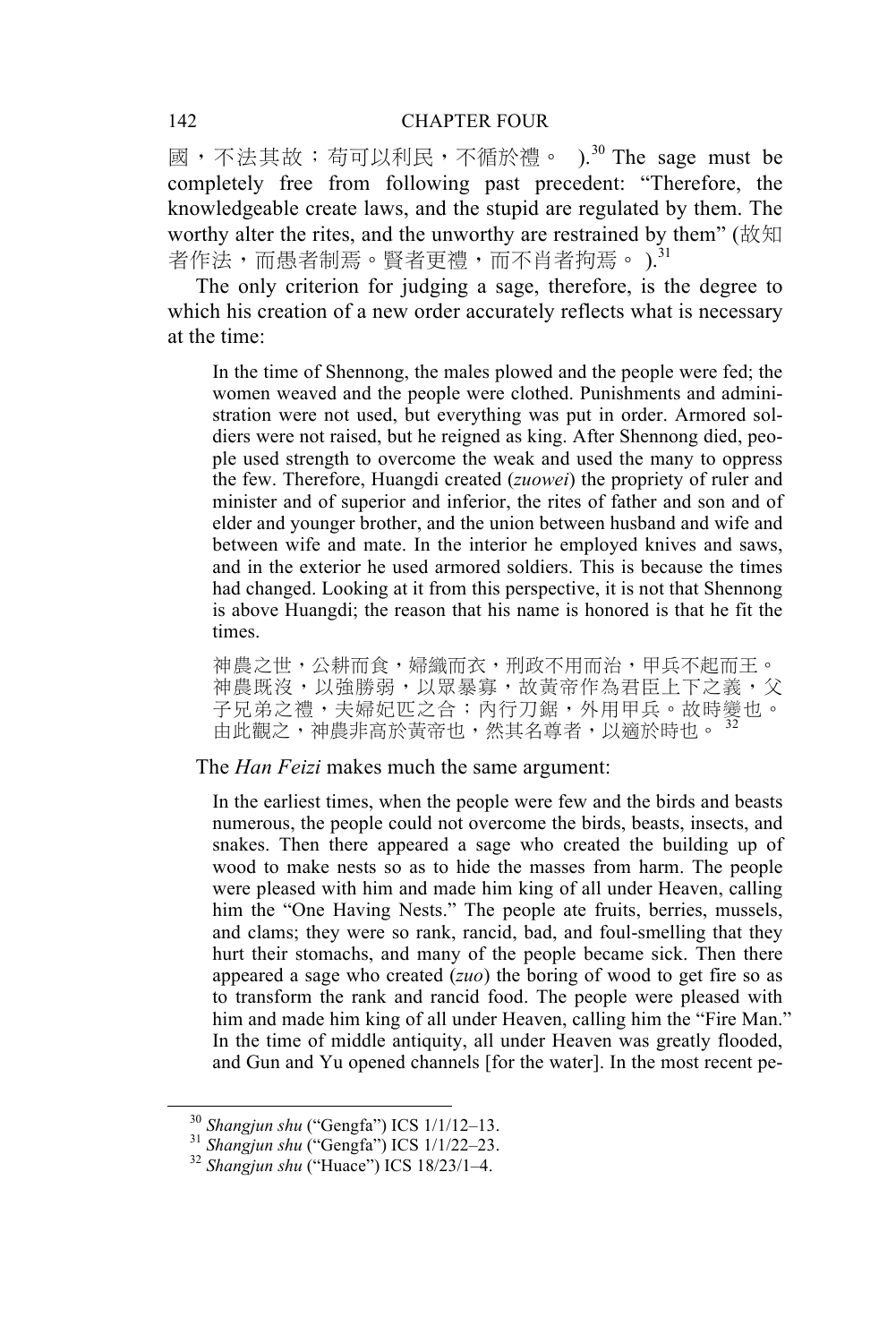riod of antiquity, Jie and Zhou were oppressive and chaotic, and Tang and Wu campaigned against them. Now, to have the building up of wood and the boring of wood in the time of the Xia would certainly have made Gun and Yu laugh, and to have the opening of channels in the time of the Yin and Zhou would certainly have made Tang and Wu laugh. As such, to exalt the way of Yao, Shun, Tang, Wu, and Yu in the present age would certainly make the new sages laugh. This is why sages do not try to cultivate the ancient ways and do not model themselves on constancy.

上古之世,人民少而禽獸眾,人民不勝禽獸蟲蛇。有聖人作,搆 ——<br>木為巢以避群害,而民悦之,使王天下,號曰有巢氏。民食果蓏 蜯蛤,腥臊惡臭而傷害腹胃,民多疾病。有聖人作,鑽燧取火以 化腥臊,而民説之,使王天下,號之曰燧人民。中古之世,天下 大水,而鯀、禹決瀆。近古之世,桀、紂暴亂,而湯、武征伐。 今有構木鑽燧於夏后氏之世者,必為鯀、禹笑矣;有決瀆於殷、 !c¯§1 =üû°qÌ@–smtuûvûüû°ûùc 道於當今之世者,必為新聖笑矣。是以聖人不期脩古,不法常。

In short, both the *Shangjun shu* and the *Han Feizi* celebrate their lack of concern with precedent and give free rein to the sage to create anew as necessary.

But here, of course, is a major tension. On the one hand, these texts are committed to the claim that circumstances change, and that the ruler must therefore be free to create a completely new order, unrestricted by past practice or precedent—hence the celebration in these texts of radical innovation on the part of the ruler. But the texts are also committed to the claim that, once this order has been created, the ruler must stop being active and instead practice noninterference. The problem, of course, is that, since times change, the ruler must always be prepared to become active once again and to create anew yet again.

Ironically enough, this unresolvable tension may in part explain the appeal of these texts—precisely because it allows the texts to be appropriated in different ways by different figures. Ministers would tend to support such texts' assertions of the need for clear procedures and regulations—and thus for a noninterfering ruler. But in periods of radical transformation rulers would tend to appeal to such texts because of their strong affirmation of the need for a highly active ruler to innovate. In others words, as problematic as this tension was in practice, the tension was also part of the appeal of the texts to political actors with very different concerns.

 <sup>33</sup> *Han Feizi* ("Wudu") ICS 49/145/13–18.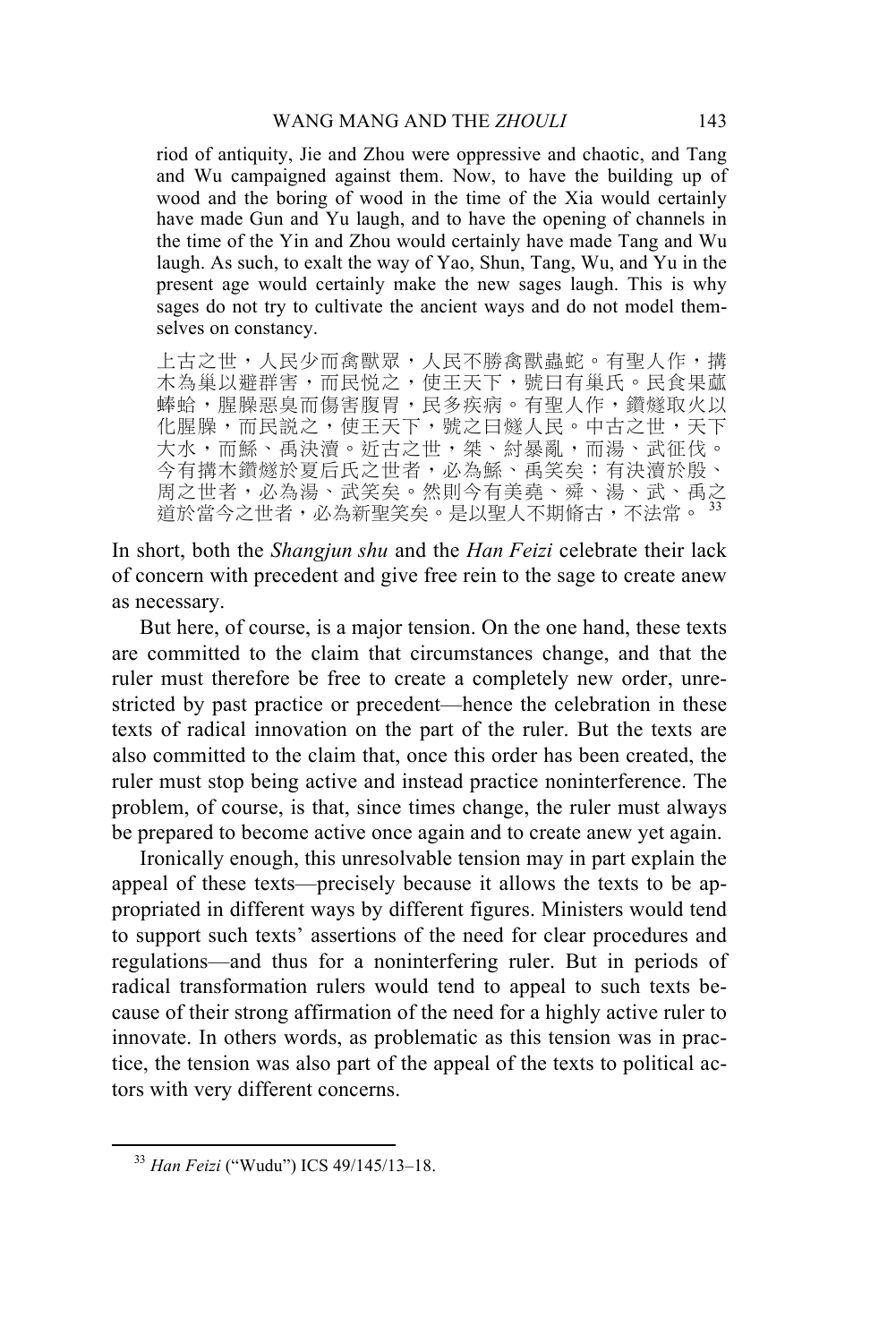A crucial difference between the *Zhouli* and texts like the *Shangjun shu* and *Han Feizi* is that, while the *Zhouli* similarly sees the ruler's establishment of the state as the condition for the possibility of order, the ruler's activity is presented not as an act of creation but rather as one of organization. The ruler is an organizer, not a creator. He does not discard precedent and create a new system; he takes what exists and organizes it. Moreover, the way of organizing is always the same: the ruler is the pivot and organizes everything around himself. Thus, there is no hint in the *Zhouli* that the system described would need to be changed. One is simply organizing what exists, not creating anew.

To return to the example of the ritual specialist: according to texts like the *Shangjun shu* and *Han Feizi* a given ritual specialist would be preserved in a new order created by a sage only if that specialist fit into the new order as envisaged by the sage-creator. In other words, the sage would discard anything that needed to be discarded. In contrast, the move of the *Zhouli* is rather to say that the ruler establishes order by organizing what exists. To take the example of the ritual specialist, the ruler need solicit no opinion on whether that ritual specialist is or is not efficacious, nor is there a concern with whether the ritual specialist does or does not fit into a new order as envisaged by a creator-sage. The concern is rather simply that the ritual specialist is there and thus must be placed within a proper organization. The *Zhouli* is free from those passages in texts like the *Shangjun shu* and *Han Feizi* that celebrate the radical innovations of the creator-sage.

This is also why the *Zhouli*, unlike the *Shangjun shu* and *Han Feizi*, works out the full institutional system in excruciating detail. Since the *Shangjun shu* and *Han Feizi* and texts like them advocate the creation of systems that are specific to and respond to current situations, it would not make sense for them to present the details of any one system. The *Zhouli,* however, claims for itself a timeless vision of administration.<sup>34</sup> It makes no reference to history, to changing circumstances, to responding to new situations. The implication appears to be that the *Zhouli*'s prescriptions will work at any time and any place.

In short, the *Zhouli*, like the *Lüshi chunqiu*, *Shangjun shu*, and *Han Feizi*, may well have been written in the context of the emergence of centralized forms of statecraft in the late Warring States period. But, unlike the sacrifice chapters of the *Liji*, the *Zhouli* clearly supports a form of overt centralized rule. Whereas the "Li yun," as we saw, calls

<sup>&</sup>lt;sup>34</sup> I am indebted to Willard Peterson for emphasizing this point to me.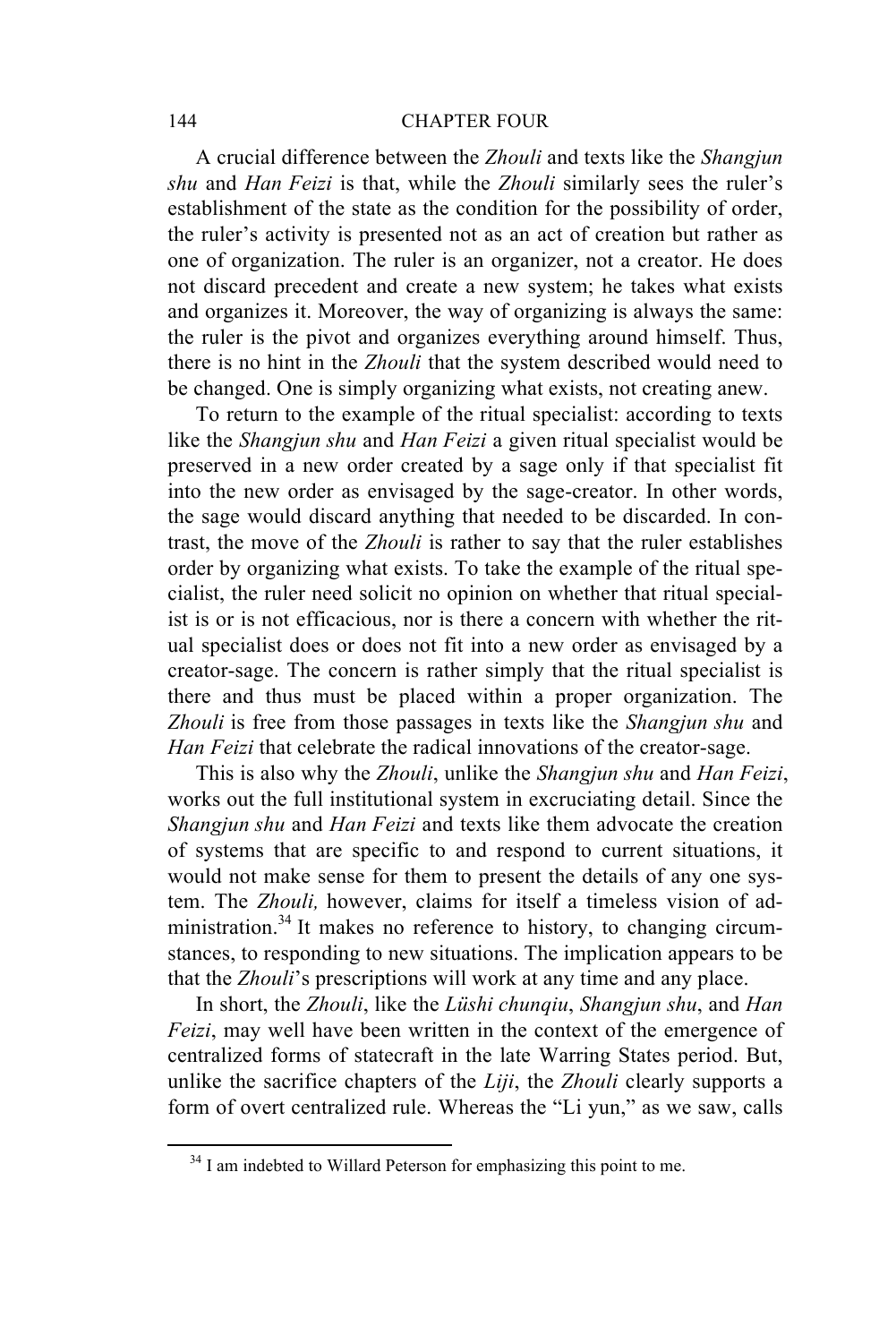upon the ruler to legitimate his rule covertly, by training the dispositions of the populace so that they come to think of the state as a family, the *Zhouli* shows no interest in such covert operations: the rule of the king in the *Zhouli* is overt, not hidden. Unlike the *Lüshi chunqiu*, the *Zhouli* makes no attempt to legitimate institutions through claims concerning cosmological norms. And unlike the *Shangjun shu* and *Han Feizi*, the *Zhouli* makes no assertions about the duty of sages to create anew and discard precedent when necessary. On the contrary, it claims to provide a blueprint for a system that is applicable for all times.

What is striking about the *Zhouli* is that it is, in a sense, outside history and outside claims of legitimation altogether. The power of the text is to say that, whatever exists, here is a blueprint for how the ruler establishes the center and creates a hierarchy in which everything is given a place. One can defend the resulting order through cosmological or sacrificial claims, but the text itself makes no such argument, nor is the text at all concerned with celebrating a creator-sage. The power of the text lies in its absolute commitment to timeless modes of organization rather than legitimation through cosmology, the molding of the people's dispositions, or the calls for sages to create anew: things exist, and here is how one puts them in order.

But, if this was the argument, then it fell on deaf ears. During the imperial period of the ensuing two centuries, the *Zhouli* was almost completely ignored.

### *The Formation and Consolidation of the Empire*

The creation of the first empire by the Qin  $\frac{221}{100}$  BCE inaugurated a distinctive period in Chinese history. Ideas like those in texts such as the *Shangjun shu* and *Han Feizi* came fully to prominence. And, intriguingly, the period revealed many of the same tensions concerning active rulership that pervade those texts. One of the dominant goals of the Qin and early Han empires was to expand the bureaucratic system of the state of Qin to control an enormous amount of territory. The intent was to do so through an institutional order based upon a bureaucracy with clear procedures, rules for punishment and reward, and defined duties for all involved.

 During this period, claims of not only breaking from but in fact superseding the past became increasingly commonplace. What is striking about these claims is that, far from simply asserting, like the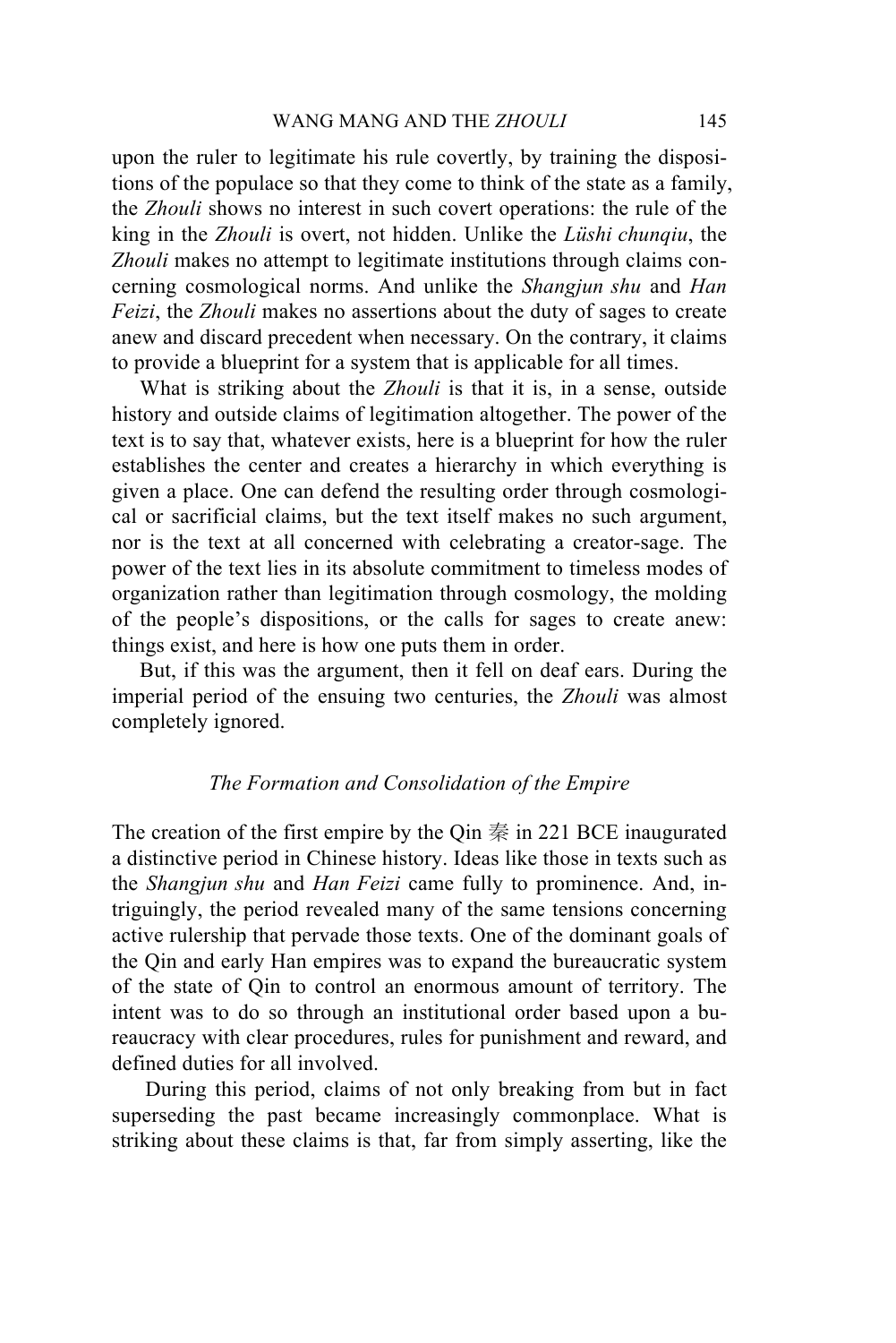Shangjun shu and Han Feizi, the legitimacy of not following past precedent, they celebrated superiority over the past. To give a few rhetorically charged examples, let me first quote some lines from one of the inimitable inscriptions of the First Emperor:

It is the twenty-eighth year. The First Emperor has created a new beginning. He has put in order the laws, standards, and principles for the myriad things....

維二十八年,皇帝作始。端平法度,萬物之紀...

All under Heaven is unified in heart and yielding in will. Implements have a single measure, and graphs are written in the same way...

```
普天之下,搏心揖志。器械一量,同書文字...
```
He has rectified and given order to the different customs... His accomplishments surpass those of the five thearchs....

```
匡飭畢俗…功蓋五帝。35
```
Such bravado at surpassing the accomplishments of the past would continue over the first century of the ensuing Han 漢 dynasty. As I have argued elsewhere, in the early Han one finds many authors claiming that their works supersede all previous texts—the postface to the *Huainanzi* 淮南子 being an obvious example.<sup>36</sup> A related theme of the period is celebration of the importance of great sages being given the freedom to innovate when necessary, rejecting past precedent. The *Huainanzi*, again, provides an excellent example. Take the following passage from chapter 13:

Great men create and disciples transmit. If you understand from whence standards and order arise, then you can respond to the times and change. If you do not understand the origin of standards and order, you end up in disorder even if you accord with antiquity. The standards and edicts of the current age should change with the times; the rites and propriety should be altered according to changing customs. Scholars accord with those who came before, inherit their practices, rely on their records, and hold fast to their teachings, thinking that there can be no order if it is not thus. This is like placing a square peg into a round hole: they hope to obtain a proper fit and a fixed point, but it is very difficult.

大人作而弟子循。知法治所由生,則應時而變;不知法治之源, 雖循古,終亂。今世之法(藉)〔籍〕與時變,禮義與俗易,為

146

 $35$  *Shiji* ("Qin Shihuang benji") 6.245.

<sup>&</sup>lt;sup>36</sup> Puett 2007. For excellent discussions of the *Huainanzi* postface, see Queen 2001; Murray 2004.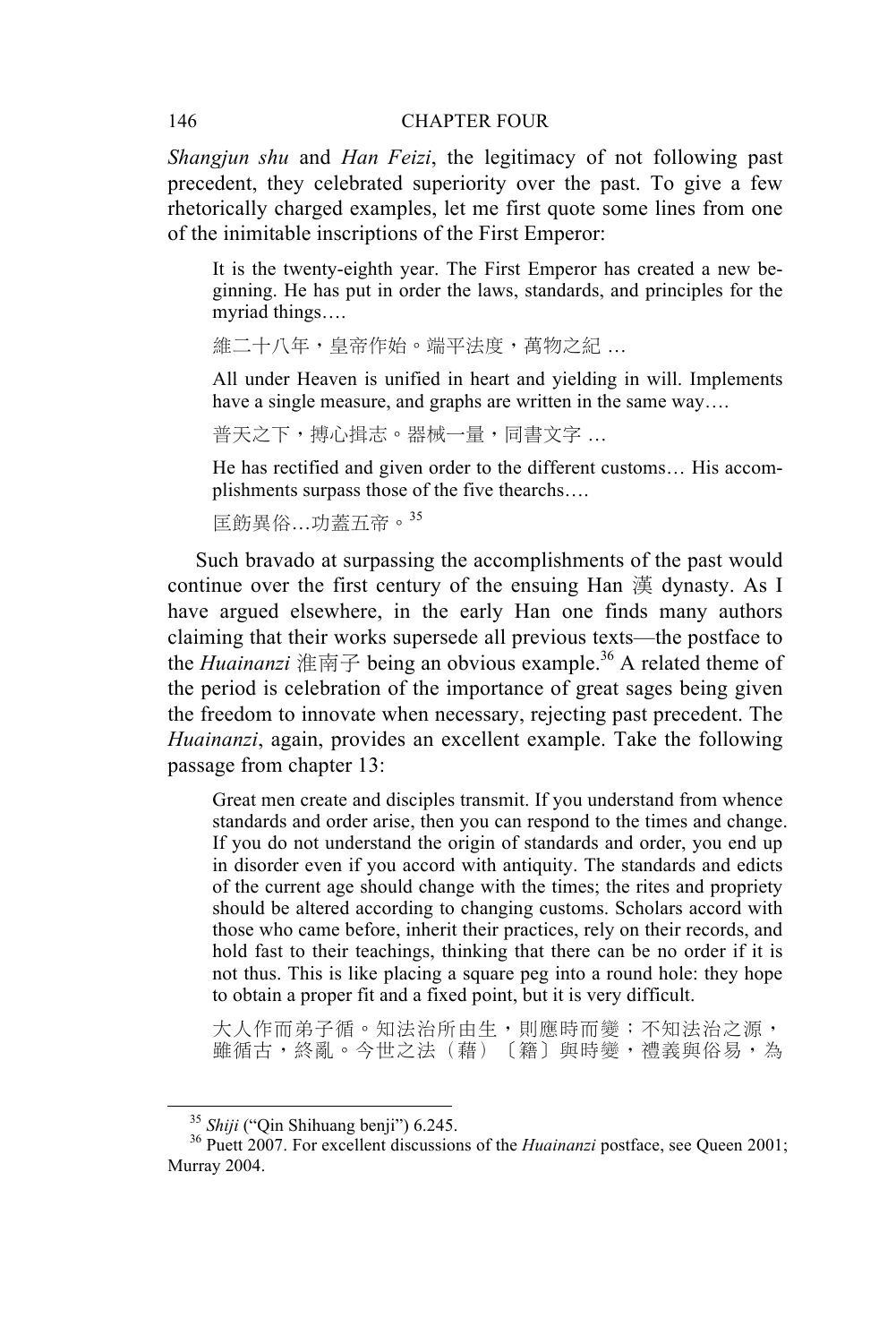學者循先襲業,據籍守舊(教),以為非此不治,是猶持方柄而 周員鑿也,欲得官滴致固焉,則難矣。

The height of this drive toward centralized power, celebration of sagehood, and rejection of using past precedent to legitimize state power occurred during the reign of Han Wudi 漢武帝. As Wudi consolidated the imperial system, he also instituted a sacrificial system that came to symbolize his extreme centralization of power. Building on that of the First Emperor of Oin, the system involved the ruler taking direct control over all land, traveling throughout the realm, personally performing the sacrifices of each local area, and gradually being divinized through the process. The process would end with the ascension of the emperor to the heavens. There was, needless to say, no precedent before the Qin imperium for such a system.<sup>38</sup>

Critiques of this celebration of innovation and imperial centralization were, of course, frequent. Early in Wudi's reign, Dong Zhongshu 董仲舒 (ca. 179–ca. 104 BCE) explicitly criticized the Qin for breaking with the past:

When it came to the last generations of the Zhou, they definitively brought about the destruction of the Way, and thereby lost all under Heaven. Qin succeeded them. Not only were they unable to change, but they made it worse. They strongly banned the study of cultural patterns and prevented the possession of books. They discarded rituals and what is appropriate, and hated to hear of them. In their hearts they desired to completely extinguish the way of the former kings and to govern only according to their own recklessness and carelessness.

至周之末世,大為亡道,以失天下。秦繼其後,獨不能改,又益 三、<br>甚之,重禁文學,不得挾書,棄捐禮誼而惡聞之,其心欲盡滅先<br>王之道,而顓為自恣苟簡之治。<sup>39</sup>

And for failing to follow the cultural patterns handed down from the earlier kings:

When it came to the Qin, things were not like this. They taught the laws of Shen [Buhai] and Shang [Yang]<sup>40</sup> and put in practice the theories of Han Fei. They detested the way of Di and the kings, taking greed and cruelty as customary, and did not have cultural patterns or potency to teach and instruct those below.

 $^{37}$  Huainanzi ("Fanlun") ICS 13/122/20-13/120/23.

<sup>&</sup>lt;sup>38</sup> Puett 2002.

<sup>&</sup>lt;sup>39</sup> Hanshu 26.2504.

<sup>&</sup>lt;sup>40</sup> Shang Yang is the putative author of the Shangjun shu.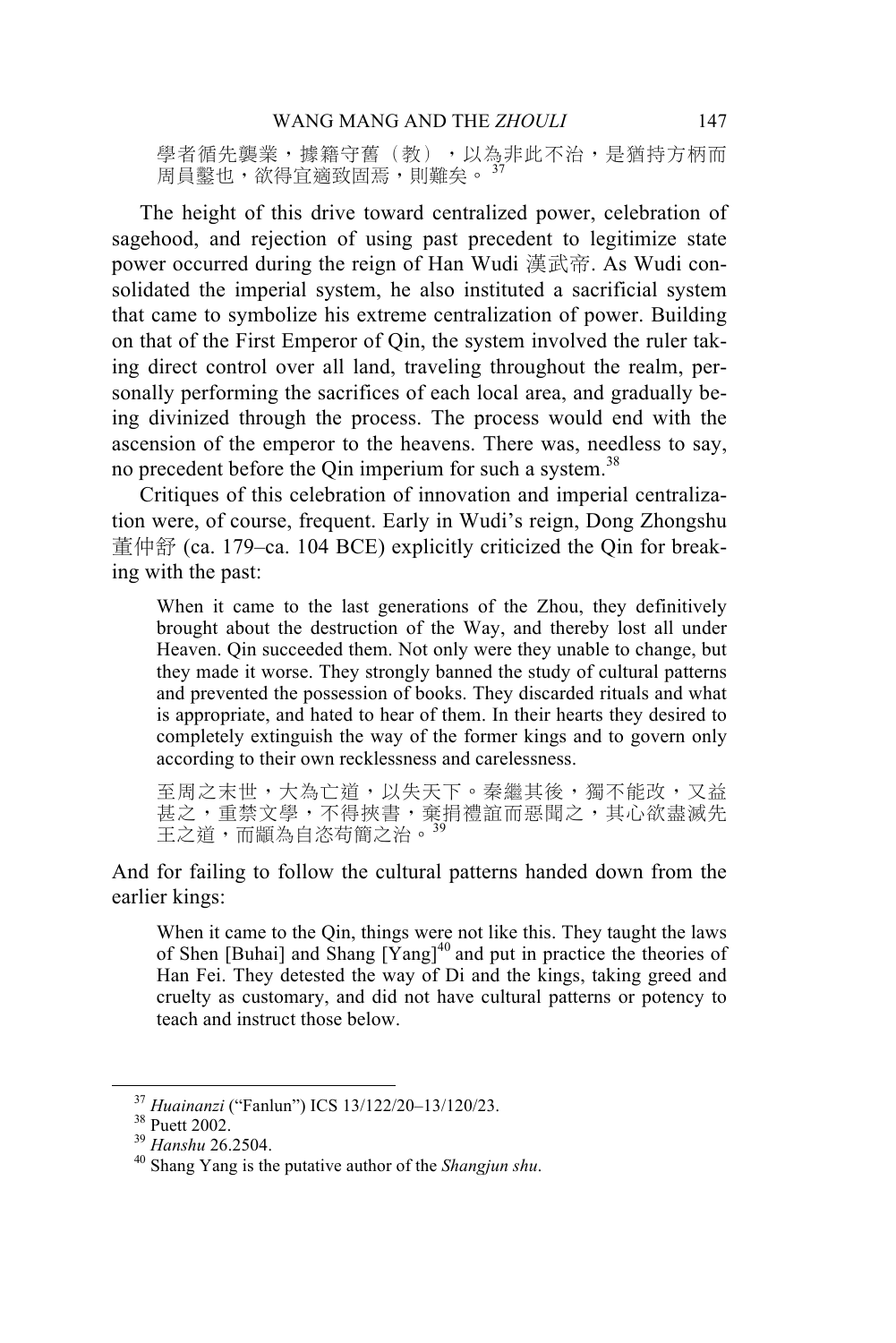至秦則不然。師申商之法,行韓非之説,憎帝王之道,以貪狼為<br>俗,非有文德以教訓於下也。<sup>41</sup>

Indeed, the attempt by the Han to continue the Q in institutions was comparable to, quoting the famous statement by Confucius, carving rotten wood:

Confucius said: "Rotten wood cannot be carved; walls of dung cannot be worked with a trowel." Now, Han has succeeded Qin. It is like rotten wood or a wall of dung. Although you desire to improve it and put it in order, how is this possible? Laws are promulgated, but crime grows; orders are sent down, but deceit arises. This is like using hot water to stop boiling water or carrying kindling to put out a fire.

今漢繼秦之後,如朽木糞牆矣,雖欲善治之,亡可柰何。法出而<br>姦生,令下而詐起,如以湯止沸,抱薪救火。 <sup>42</sup>

Dong Zhongshu's solution, of course, was to claim that the new mandate after the fall of the Zhou had been obtained by Confucius. not the Qin, so that the Han should now return to the teachings of Confucius.<sup>43</sup> But such arguments were completely out of favor at the  $count<sup>44</sup>$ 

# The Return to the Zhou

Over the subsequent decades, however, a significant financial crisis developed as a consequence of the extreme centralization of state power under the Han, and several voices emerged calling for a scaling back of the empire. What we see in this period—from about midway through the first century BCE onward—is a change in the court culture, where such calls to reject the legacy of the Q in and to return to something that came before shifted from being a clear minority voice to becoming a major presence in the court debates. Of particular interest to our concerns, however, is that, in the realms of ritual and gov-

148

 $41$  Hanshu 26.2510.

 $42$  Hanshu 26.2504.

<sup>&</sup>lt;sup>43</sup> Hanshu 26.2515.

<sup>&</sup>lt;sup>44</sup> As Sarah Queen (1996) has argued, the view that Dong Zhongshu was a major figure at court is clearly the result of a later reading from the Eastern Han. It is telling in this regard that Sima Qian, writing during the reign of Han Wudi, clearly did not see Dong Zhongshu as a significant figure at court. Sima Qian's biography of Dong Zhongshu (Shiji 121.3127–3129) is notable for its brevity, mentioning little more than that Dong Zhongshu was a scholar of the Spring and Autumn Annals and that he practiced rain magic. See Puett 2001, 166-168, 262-263n93.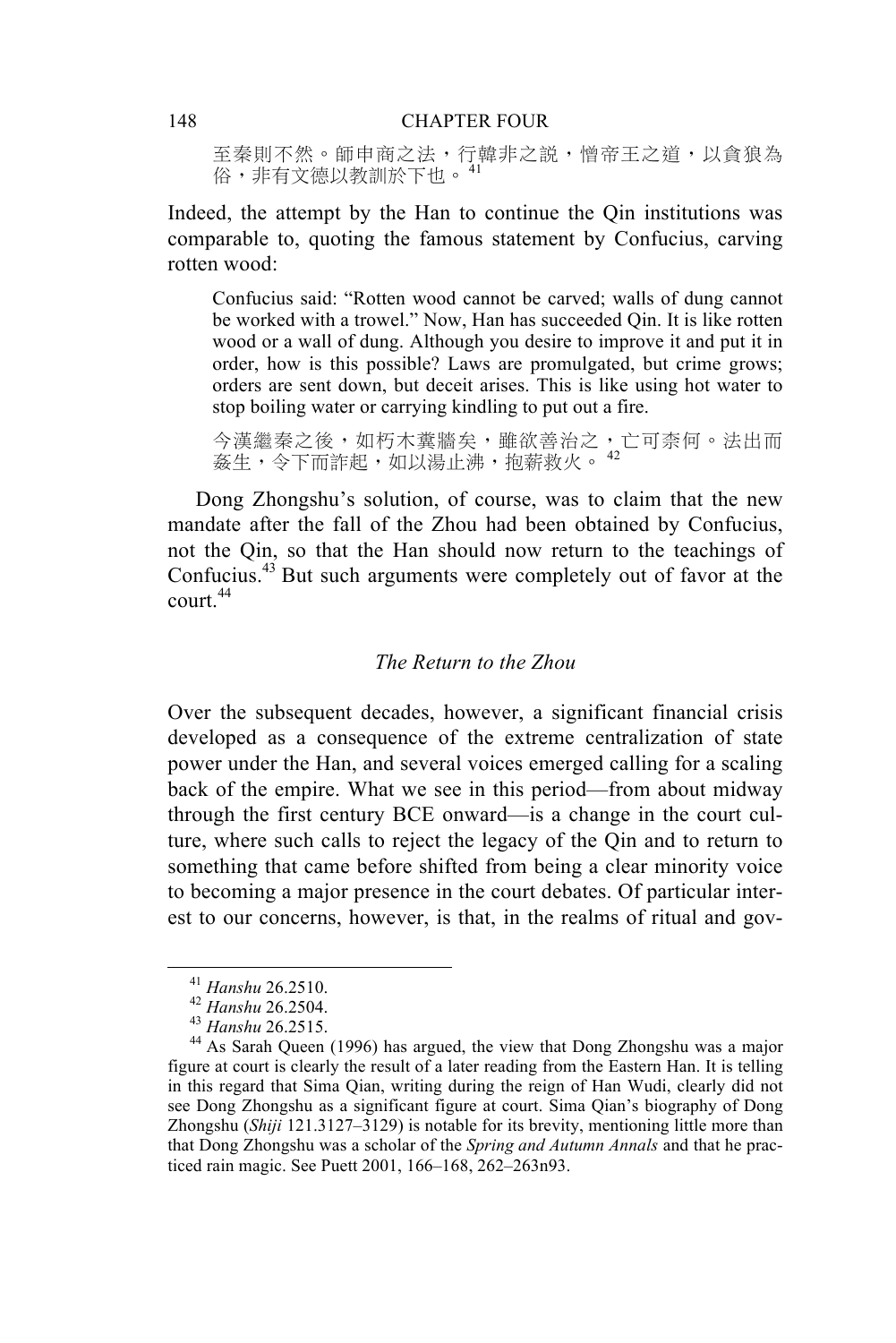ernance, one of the key issues was not simply to turn to Confucius but rather to return to the practices of the Zhou. The rise of interest in the texts purporting to tell of the ritual and administrative structure of the Zhou occurred in this context.

In the thirties BCE, several figures, such as Kuang Heng  $\equiv \frac{2}{\sqrt{3}}$ (chancellor:  $36-30$  BCE) and Zhang Tan  $\frac{1}{100}$  (imperial counselor: 33–30 BCE), began critiquing the sacrificial system introduced by Wudi, claiming that it differed from the regulations of antiquity.<sup>45</sup> They called for a return to the ritual and administrative practices of the Zhou. Tellingly, several of the memorials written from this perspective referred not just to the *Book of Documents* (*Shangshu* 尚書) but also to the *Liji*. Several, moreover, quoted from the *Liji*, and the quotations given all correspond with our extant text. As Timothy Baker has argued, it seems reasonable to conclude that something like the extant text of the *Liji* was in existence by the late Western Han.<sup>46</sup>

In 31 BCE, the court sided with Kuang Heng. The ritual system of Wudi was abolished, and a new system, based upon texts like the *Shangshu* and *Liji*, was instituted.<sup>47</sup> The new ritual system involved decentralization, an attempt to govern through ritual rather than through imperial institutions, and an explicit claim that it represented a return to the ritual system practiced during the Zhou. This alteration in the ritual system was part of a larger shift that occurred during these last few decades of the Western Han. If the dominant court tradition of the earlier Western Han had been characterized by dramatic claims of superseding the past, the court culture at the end of the Western Han shifted toward calling for restraint, for a return to earlier traditions, and particularly for a return to the Zhou.

It is only after this shift in the court culture that significant references to the *Zhouli* begin appearing in our extant writings. Prior to this period, the *Zhouli* was referred to only rarely. 48 There are, for example, at most two references to the *Zhouli* in the entirety of the *Historical Records* (*Shiji* 史記). (References to the "Zhouguan" in the *Shiji* refer to the "Zhouguan" chapter of the *Shangshu*.) Both references appear

<sup>&</sup>lt;sup>45</sup> *Hanshu* ("Jiaosi zhi") 25B.1254.<br><sup>46</sup> Baker 2006, 164–165.<br><sup>47</sup> For the late Western Han ritual reform, see Loewe 1974; Kern 2001; Wang Baoxuan 1994; Bujard 2000; Baker 2006; Puett 2002, 307–315. 48 Timothy Baker (2006, 276–293) has provided an invaluable tabulation of all ref-

erences to the *Zhouli*, as well as the *Liji* and the *Ceremony and Rites* (*Yili* 儀禮), in the early histories. Here and below, my summaries are based upon Baker's findings.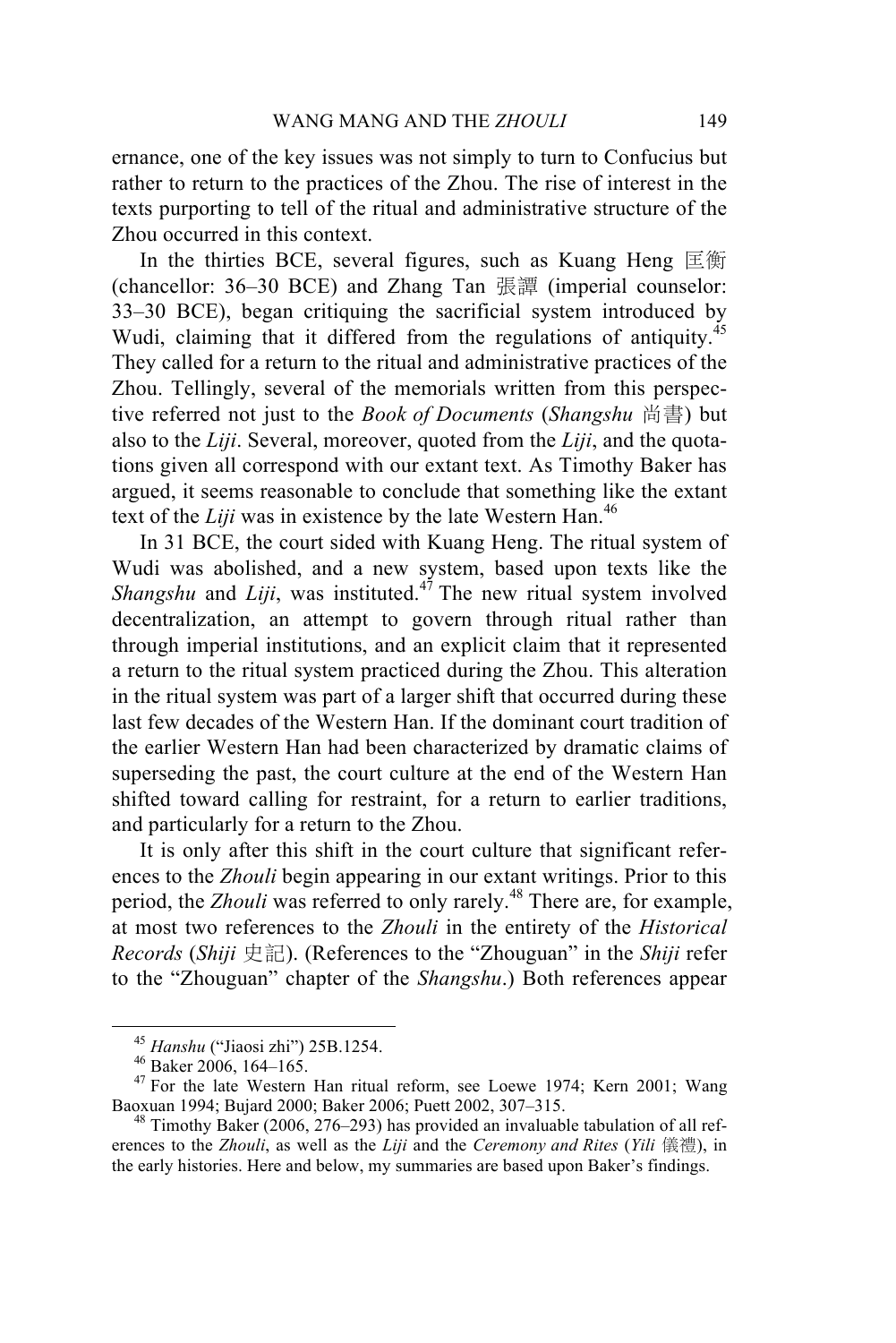in the "Monograph on the Feng and Shan Sacrifices" ("Fengshan shu" 封禪書) chapter.<sup>49</sup> Although each of these references could refer to the *Shangshu* "Zhouguan," Timothy Baker has argued that both probably refer instead to the *Zhouli*. 50 In the first of these, Sima Qian 司馬遷 (ca. 145–ca. 86 BCE) quotes from the *Zhouguan* concerning sacrifices to Heaven and Earth. However, the quotation does not appear in our extant text of the *Zhouli*. Later in the chapter, we are told that classicists searched the *Zhouguan*, as well as the *Shangshu* and the "Wangzhi" (later made into a chapter of the *Liji*), to find information for Han Wudi on the *feng* and *shan* sacrifices.

Even if these are in fact references to the *Zhouli*, it is clear that the text was not of major significance at the time. The references show only that Sima Qian associated the text with "classicists" (*ru* ‰) who were trying to find ancient precedents for rituals, and who were clearly being ignored by the emperor. In short, if the *Zhouli* is the text being referred to here, these references seem to represent nothing more than how completely marginalized the users of the text were at the court of Han Wudi.

As Baker has shown, the *Zhouli* does not appear in the *Hanshu* until one reaches the very end of the Western Han. At this point, however, there are several references, including quotations that match our extant text.<sup>51</sup> Baker concludes:

The large number of references to this text under the term *Zhouguan*, together with the quotations corresponding to the transmitted version and lack of non-corresponding quotations, clearly confirm that a text similar to the current version was in active circulation by the end of the Western Han. That these references to the *Zhouli* almost all occur very late in the dynasty, in the Wang Mang period or the two decades preceding that, and [are] essentially all by or related to Liu Xin or Wang Mang clearly show that its popularity lay in that political camp.<sup>52</sup>

When he was a minister, Wang Mang, while appointing additional specialists of the Classics, also called to court those who had copies of other works, including the lost chapters of the *Liji*, the ancient text of the *Shangshu*, and the *Mao Odes* (*Mao shi* ÂÊ). The *Zhouguan* was one of the works on the list.<sup>53</sup> The reference makes it clear that the

<sup>&</sup>lt;sup>49</sup> *Shiji* ("Fengshan shu") 1357, 1397.<br><sup>50</sup> Baker 2006, 280nn1 and 2.<br><sup>51</sup> Baker 2006, 280–284; Peng Lin 1991.<br><sup>52</sup> Baker 2006, 163.<br><sup>53</sup> *Hanshu* ("Wang Mang zhuan") 99.4069.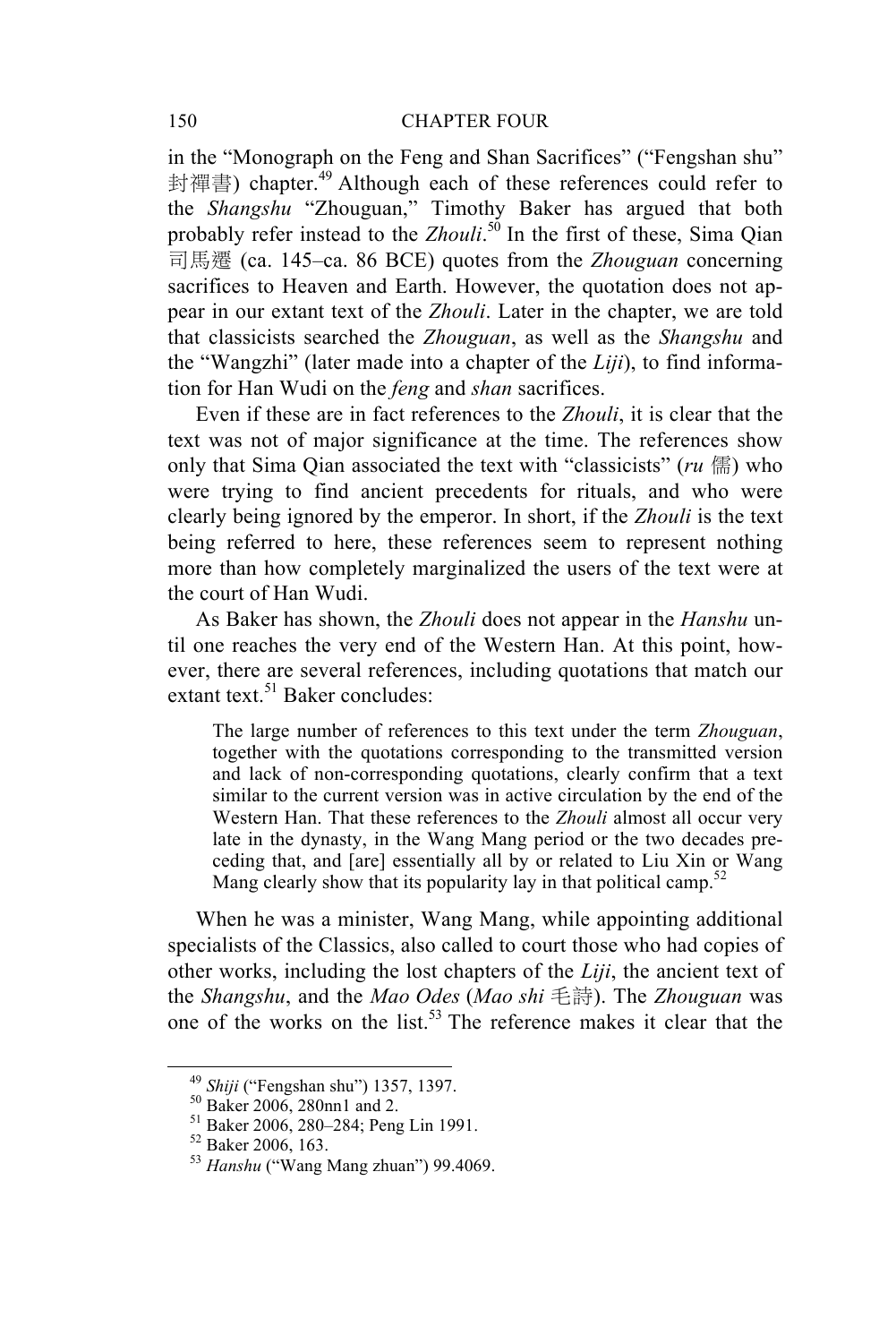*Zhouli* was not a widely accepted text at the time.<sup>54</sup> So, although the *Zhouli* may well date from the Warring States period, it certainly does not seem to have been considered a major work, and there is a clear sense that Wang Mang was rescuing an obscure text. Following his usurpation, Wang Mang used the *Zhouli* as a basis for the ritual system,  $55$  for taxation,  $56$  and for organizing state offices.  $57$  Although we do not have any explicit discussion of the text during this period to give us specifics about Wang Mang's appropriation of the text, a few clues can be found concerning the culture of the court.<sup>58</sup>

Wang Mang, very much in keeping with his times, positioned himself as a supporter of classicism rather than the imperial system of the Qin and the legacy of the latter in the early Han. For example, when restoring the "well-field" (*jing*  $\#$ ) system of taxation, Wang Mang claimed that the system was practiced by Yao, Shun, and the Three Dynasties and that the Qin destroyed the institutions of the sages when they discarded the system.<sup>59</sup> But Wang also championed other texts like the *Zhouli*—in addition to those that had been endorsed by figures like Kuang Heng in the generation before. His decision to turn to a text that was clearly not regarded as a significant work—even among classicist scholars—was therefore not an attempt to co-opt the court culture of the day by favoring a text already widely supported. So what was his purpose?

Among Wang Mang's goals were two that were very difficult to accomplish in the period in which he was active. Wang clearly wanted to assert the need for a strong ruler to create a system of government very different from the current one. But, in the context of the time, appeals to a sage-ruler creating a radically new state were very much out of favor. Moreover, it is clear that one of Wang's goals in creating a new system of government was to establish a powerful central state. But simply returning to the imperial system advocated by Wudi was clearly not an option because that was precisely the system that had been rejected so successfully at court in the previous generation.

<sup>&</sup>lt;sup>54</sup> Passages such as these, of course, were the ones utilized by Kang Youwei to argue that the *Zhouli* was fabricated by Liu Xin. For a discussion of Liu Xiang and Liu Xin<sub>2</sub>, see Xu Xingwu 2005.

<sup>&</sup>lt;sup>55</sup> Hanshu ("Jiaosi zhi") 25.1265.<br><sup>56</sup> Hanshu ("Shi huo zhi") 24.1180.<br><sup>57</sup> Hanshu ("Wang Mang zhuan") 99.4136.<br><sup>58</sup> See the excellent discussions by Loewe (1974) and Jin Chunfeng (1993, 238– 244). <sup>59</sup> *Hanshu* ("Wang Mang zhuan") 99.4110.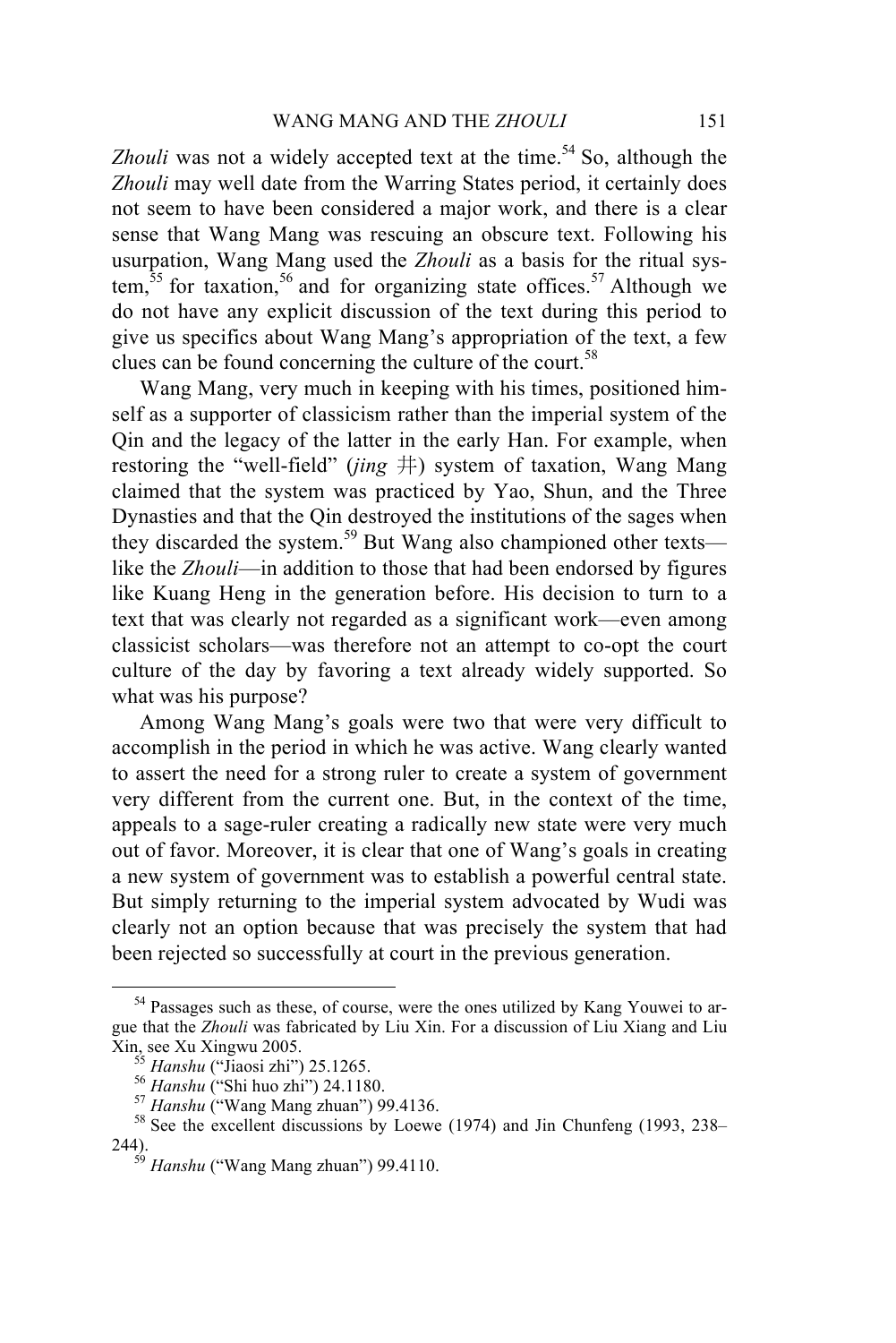Both of these goals, of course, would have found strong sanction in texts like the *Shangjun shu* and *Han Feizi*. But by the end of the Western Han, texts such as these that asserted the need for a sage-ruler to break from the past and create anew, and specifically to create an order based upon defined roles and functions rather than moral governance, were, as we saw above in the memorials of Dong Zhongshu, very much associated with the Qin and early Han empires. These empires, of course, were being strongly criticized by the end of the Western Han for having broken with antiquity: by far the dominant tendency of the court at the end of the Western Han was to reject the Qin/early Han mode of statecraft and to call for a return to the Zhou. In short, appeals to texts like the *Shangjun shu* and *Han Feizi* would have been very unwise in such a context. Yet calls to follow the texts that figures like Kuang Heng in the previous generation had been emphasizing would hardly have supported Wang Mang's goals.

In this context, the *Zhouli* may have provided precisely the sort of argument Wang Mang needed. As we have seen, the *Zhouli* possessed the same tension seen in texts like the *Shangjun shu* and *Han Feizi* calling on the one hand for a ruler to establish the state and on the other for a state that thereafter would function without interference from a ruler. But since the *Zhouli* emphasizes the organizing ruler rather than the creating sage, there is no celebration of having rejected precedent, and certainly no celebration of having created something better than existed in the past. Unlike the claims of radical sagely creation that characterized the reign of the First Emperor, Wang Mang could profess to be following the organizing principles that reigned in the Zhou.

In terms of the resulting order that would be created by the ruler, the text also had a potential appeal. In the debates of the Han, the Zhou was associated with a decentralized form of statecraft, in which land was enfeoffed to powerful aristocratic families in perpetuity. However, the *Zhouli* does not mention how to govern outlying areas. Thus, unlike most texts associated with the Zhou, there is no call for or even discussion of a decentralized feudal arrangement as existed in the Zhou.

There is also no discussion of procedures for promotions, rewards, and punishments, or forms of legal ordering of any kind. In other words, the bureaucratic vision that underlay texts like the *Shangjun shu* and *Han Feizi*, and that became associated with the Qin and Han empires, is absent from the *Zhouli*. Nevertheless, nothing in the text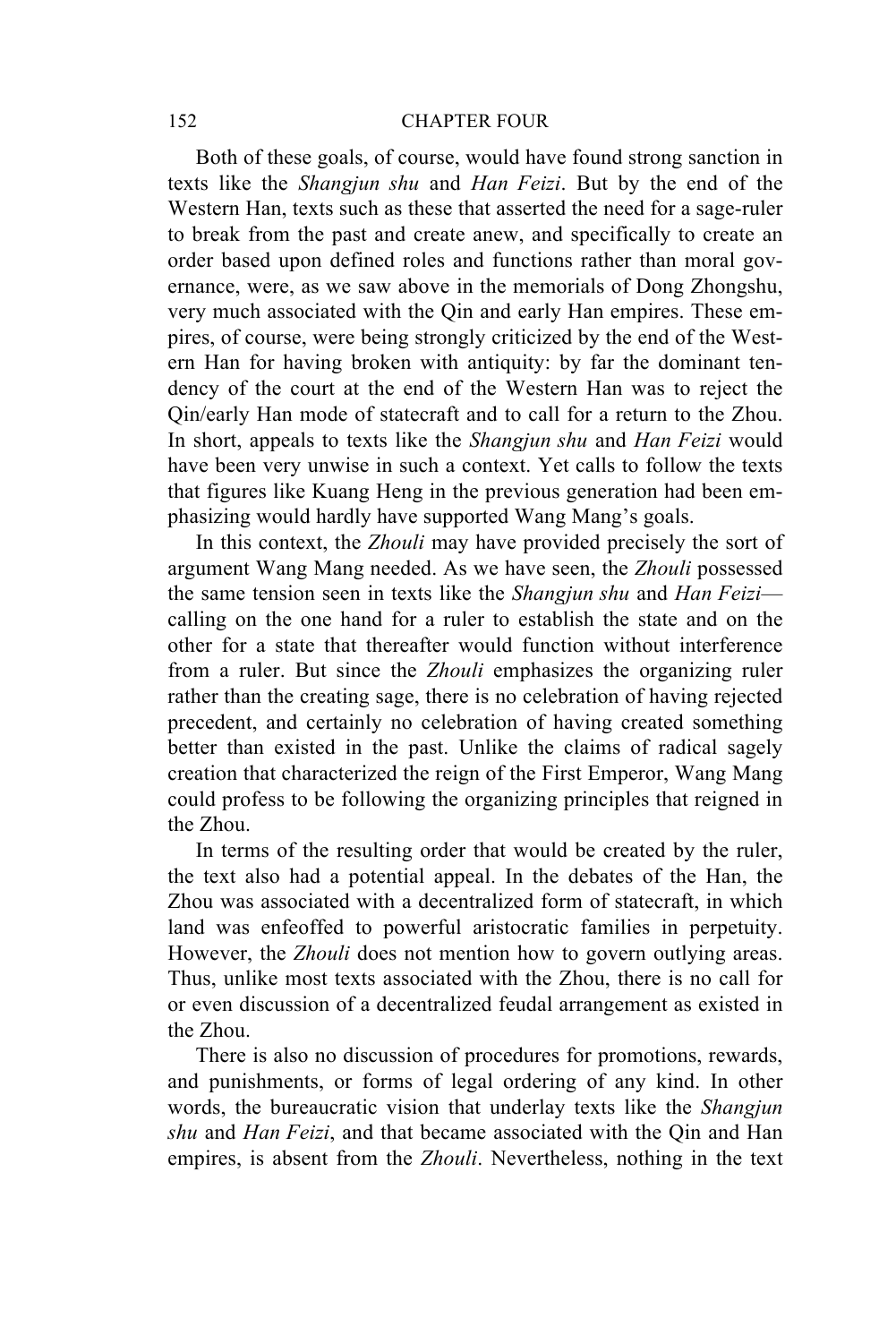argues against a bureaucracy either: the text is simply silent on how the rest of the realm outside the court is to be governed.

Thus, while supporting an initially active ruler to create the state, the *Zhouli* was associated not with the Qin-Han empires but rather with the Zhou. And yet, unlike the *Liji*, which was so emphasized in the court debates of the thirties BCE, the *Zhouli* was not based upon a call for legitimation through moral governance or by training the populace not to think of the state as a state—a position associated with at least a claim of decentralization. The ruler is overtly embraced as the figure who establishes order, and the order he establishes is defined in terms of functions and roles rather than a ritualized familial order. And, conveniently, the text leaves open the question of how to govern the outlying areas of the realm. In short, the *Zhouli* had the key elements Wang Mang was looking for.

# *Conclusion*

If the courts of the Qin and early Han empires were distinctive in celebrating innovation, the period beginning in the thirties was distinctive for the opposite reason: a shift occurred that emphasized returning to the past, favoring restraint, and opposing the grandiosity of the earlier imperial courts. But, even within these calls for a return to the Zhou, we have seen two very distinctive approaches, one associated with particular chapters of the *Liji* and the other associated with the *Zhouli*.

All three of these positions, I might add, continued to exert appeal in later Chinese history as well. The grand imperial claims associated with the Qin and early Han imperial courts would certainly recur. Whereas rulers concerned with building up support during periods of relatively decentralized rule—or in masking a drive toward more centralized rule—would seek support in the sacrifice chapters of the *Liji*. In contrast, the *Zhouli* was appealed to by those who sought a more activist form of governance and thus opposed an emphasis on the cultivation of individuals or on the use of rituals to influence the attitudes of the populace, but who for historical reasons found an appeal to antiquity more powerful than a claim to cosmological principles or the potentially divine powers of the ruler.<sup>60</sup> With both Wang Mang and Wang Anshi, this was precisely the concern.

 <sup>60</sup> For a study of the uses of the *Zhouli*, see Jin Chunfeng 1993.